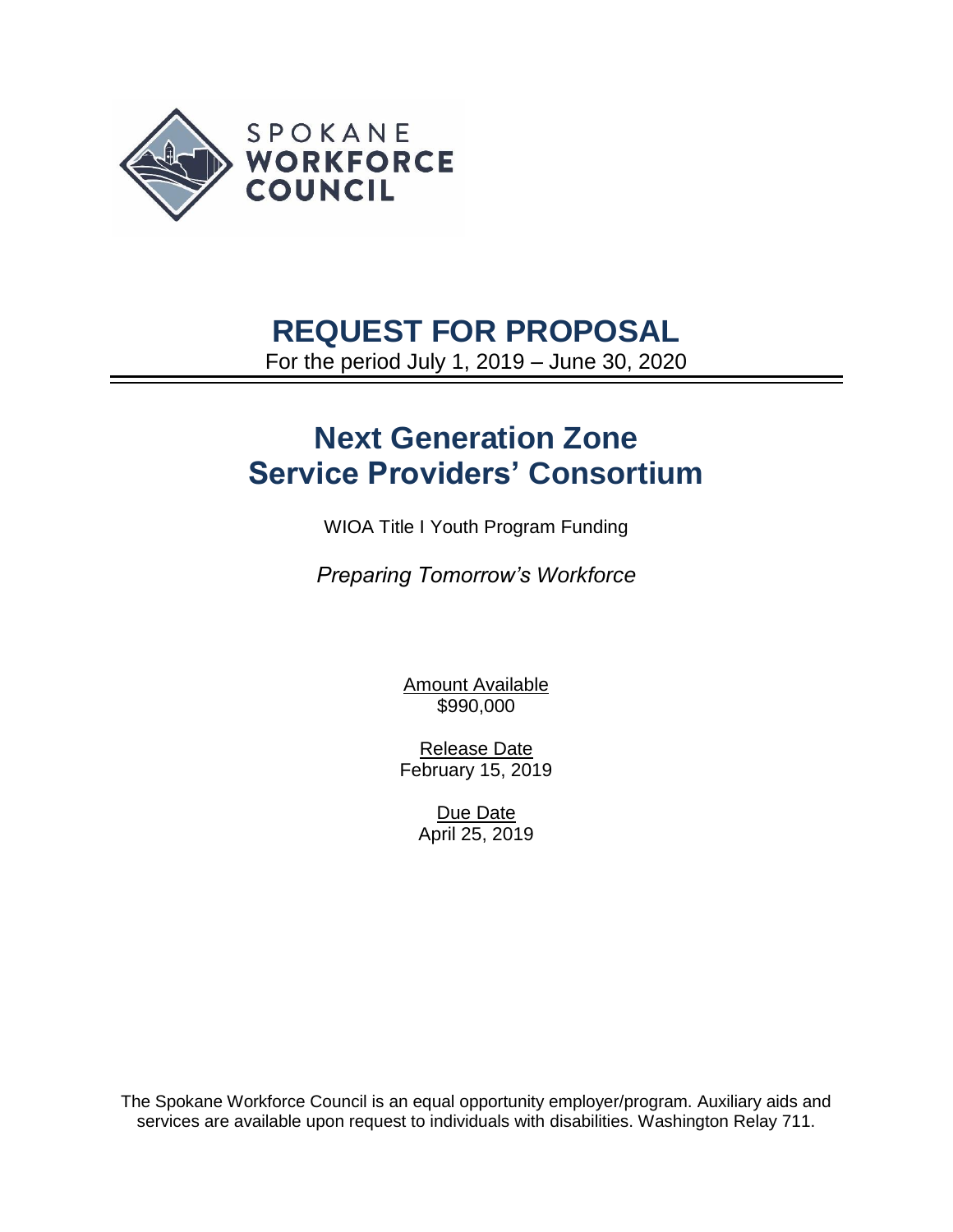

## **Request for Proposal Contents**

## **Section I: Purpose and Terms**

- Overview
- Technical Details
- Eligible Applicants

### **Section II: Workforce System Background Information**

- SWC and Workforce Development Area Overview
- Goals for Workforce Development Area 2016-2020
- SWC Roles and Responsibilities under WIOA

### **Section III: Fund Source Information**

• Workforce Innovation and Opportunity Act Funding Overview

### **Section IV: Evaluation and Selection Process**

#### **Section V: Estimated Award**

#### **Section VI: Timeline**

## **Section VII: Design**

- A. Background
- B. WIOA Youth Program Services
- C. Next Generation Zone Operator
- D. WorkSource Campus Hours of Operation and Closures
- E. Next Generation Zone Facility Considerations
- F. Functional Leadership
- G. Overview of WorkSource Spokane Campus
	- a. WorkSource Spokane
	- b. EnVision Center
	- c. Talent Solutions Center
	- d. Other Affiliated Sites
- H. Integrated Service Delivery
- I. Performance Metrics

#### **Section VIII: Submission Information and Requirements**

- General Submission Information
- Proposal Checklist
- RFP Questions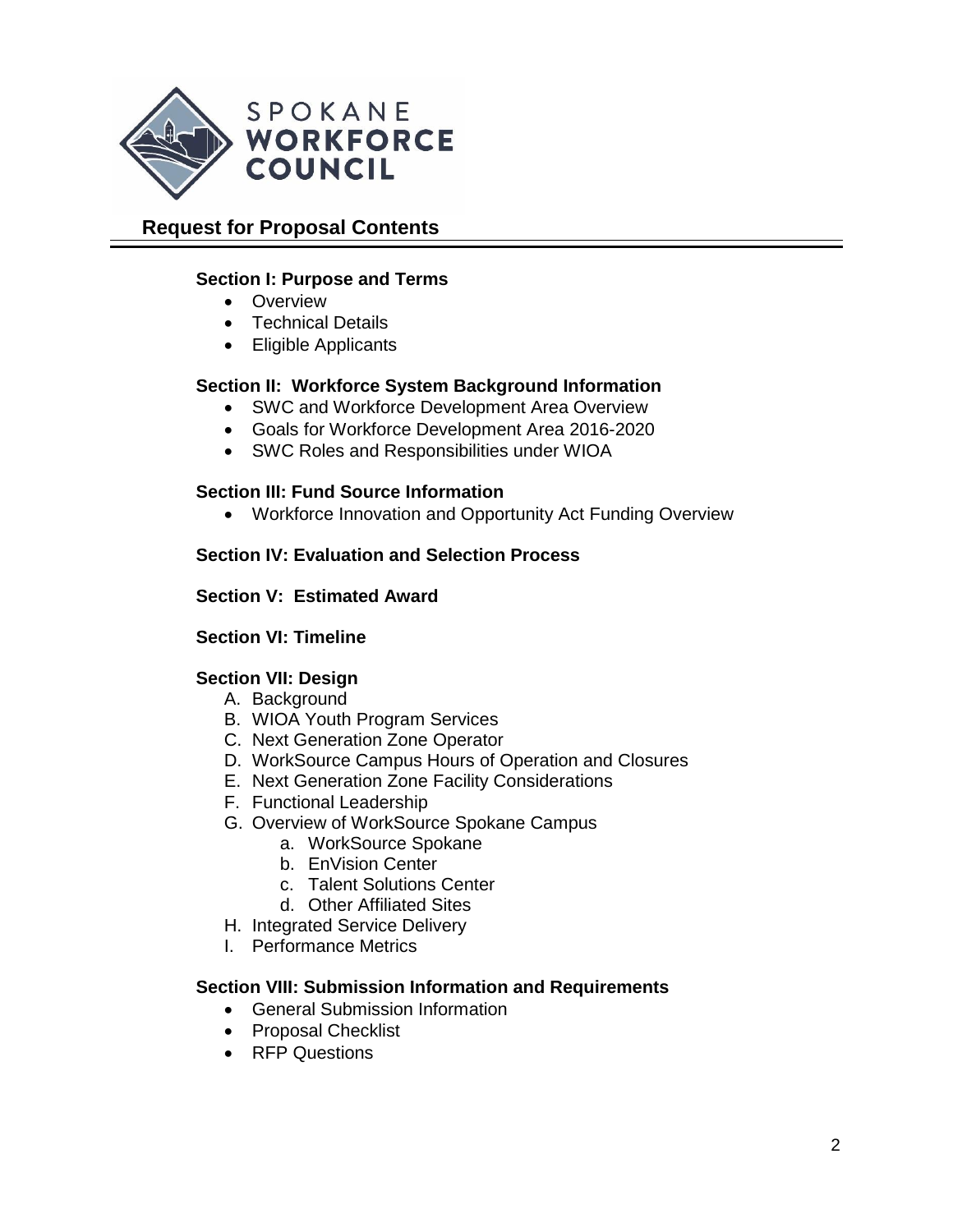

## *SECTION I: PURPOSE AND TERMS*

#### **Overview**

The Spokane Area Workforce Development Council, DBA [Spokane Workforce Council](https://wdcspokane.com/) (SWC), is soliciting proposals to identify a consortium to deliver [Workforce Innovation and](https://www.doleta.gov/wioa/)  [Opportunity Act](https://www.doleta.gov/wioa/) (WIOA) Title I Youth services at the [Next Generation Zone.](http://www.nextgenzone.org/) This Request for Proposal (RFP) is designed to identify a consortium capable of offering services in an integrated environment where education, career skills training, community resources, employment assistance and wrap-around support are available in a one-stop career center model for young adults.

This RFP is for service delivery and WIOA program leadership. We are concurrently seeking a Next Generation Zone operator to functionally manage the site and coordinate partners and services. Bidding consortia should review the [WorkSource Campus Operations RFP](https://wdcspokane.com/rfps) for additional information on that role. We are also concurrently seeking a consortium to provide business services in support of the Spokane WorkSource System, including the Next Generation Zone. Bidders should review the **Talent Solutions RFP** for information regarding the Talent Solutions Center and its staff.

Services funded via this RFP will be delivered at the Next Generation Zone, a WorkSource Spokane Affiliate Site located on the WorkSource Campus, and located at 901 East Second, Suites 100 and 308, Spokane, WA. The funding associated with this RFP will wholly or partially support management and program staff representing two or more agencies working together to provide young adults workforce services in an integrated model. By bidding on funding through this RFP, consortia agree [Next](https://wdcspokane.com/core/files/wdcspokane/uploads/files/SWC%20Policy%20WS818%20-%20Next%20Generation%20Zone%20Operator%20Final%202019.pdf) Generation Zone will be managed by the Next [Generation Zone operator](https://wdcspokane.com/core/files/wdcspokane/uploads/files/SWC%20Policy%20WS818%20-%20Next%20Generation%20Zone%20Operator%20Final%202019.pdf) and that all staff funded using Title I Youth will be located at the Next Generation Zone, unless otherwise proposed by the consortium and approved by the SWC.

#### **Technical Details**

As will be addressed in contracts with selected agencies, this funding can only be used to support the goals and services outlined in this RFP. Awarded funding may not be used to support any work specific to the agency or advance individual agency goals without prior approval from the SWC.

Performance measures and additional deliverables for the contract will be negotiated following the award announcement and will be included in the contract. Contracts resulting from this RFP are anticipated to begin July 1, 2019 and end June 30, 2020. All contracts will be cost reimbursable (profit must be negotiated with the SWC), and will be one-year agreements. The SWC reserves the right to extend contracts up to two times, resulting in three one-year contracts. Contract extensions may be based on funding availability, satisfactory performance, and other factors.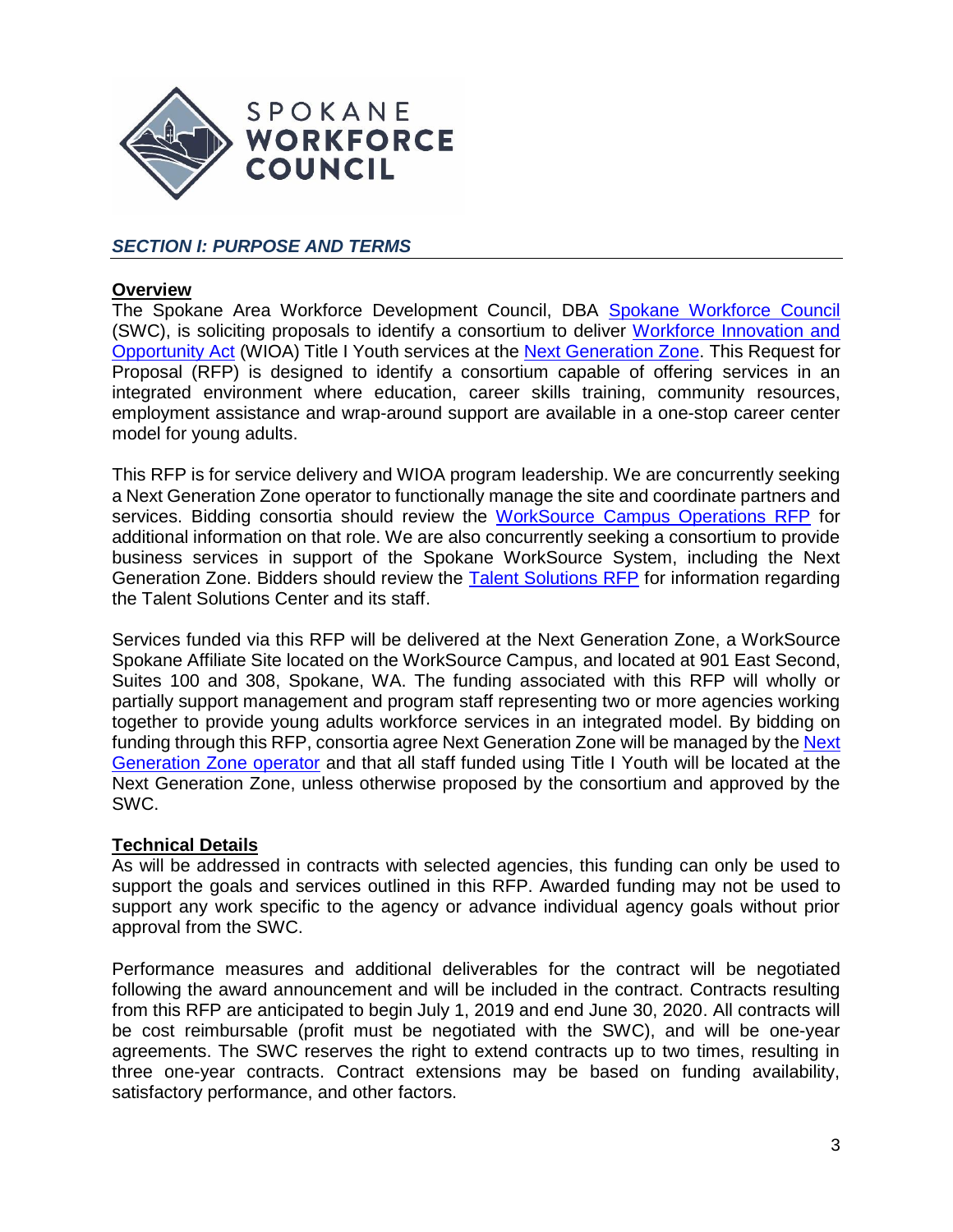Once the contract has been awarded, the SWC reserves the right to modify delivery design, including infusing funds from alternate sources, at any time in order to meet the needs of the workforce system. The SWC also reserves the right to de-obligate funds from contractors who fail to meet performance and/or expenditure requirements or in the event of a rescission of federal funds.

The agencies selected will be required to agree to the SWC'[s General Terms and Conditions,](https://wdcspokane.com/rfps) have all controls securely in place, and agree to comply with any policies created by the SWC and any applicable federal or state policies, regulations, or laws. Successful respondents to this RFP will be expected to participate in contract negotiations to establish the exact services to be provided and the costs of those services. The funding award will not be final until the Spokane Workforce Council and the prospective grantee(s) have executed a contract agreement. The final negotiated proposal narrative and budget schedule will constitute the Statement of Work for the contract. The content of the accepted proposals will become the basis for the negotiation of a final contract agreement. Applicants are advised that most documents in the possession of SWC are considered public records and subject to disclosure under the Washington State public records law.

This RFP does not commit the SWC to award a contract or pay any costs incurred in the preparation of a proposal to this request. The SWC reserves the right to request additional data, discussion, or presentation in support of written proposals; to reject any or all proposals received; to negotiate with all designated representatives; or to cancel in whole or in part this RFP if it is in the best interest of the SWC to do so. If the SWC does not receive responses that adequately address the services and outcomes requested, it is possible that no award would be made, that the RFP would be modified and rereleased, or that SWC staff would deliver services as authorized in state policy.

A bidder may not be recommended for funding regardless of the merits of the proposal submitted if it has a history of contract non-compliance with the SWC or any other funding source. Subcontracting is not permitted without written authorization from the SWC. Bidders who have submitted a proposal may protest the award of the contract. The process for protesting the award is as follows:

- Protests must be filed in writing and be received by the Spokane Workforce Council by May 31, 2019. All protests are public information after the protest period ends.
- All protests must state the basis for the protest in clear terms and provide an alternative the protester finds acceptable. The basis of the protest must be a violation of a state or federal contracting law, rule, or regulation applicable to the contracting process.
- The SWC will review protests that meet the above conditions.
- During any part of the review or consideration, the protester may be asked to clarify or amplify statements or to provide proof of claims or other statements. Any such requests must be fully responded to within the time designated by the SWC. In the event a protester fails to respond, the protest will be dismissed, and no further protest will be accepted relative to this RFP.
- The SWC Chief Executive Officer, in consultation with the SWC board of directors, will review the protest and will issue a written response that is intended as a complete and final answer to the protest. A response will be issued no later than June 30, 2019.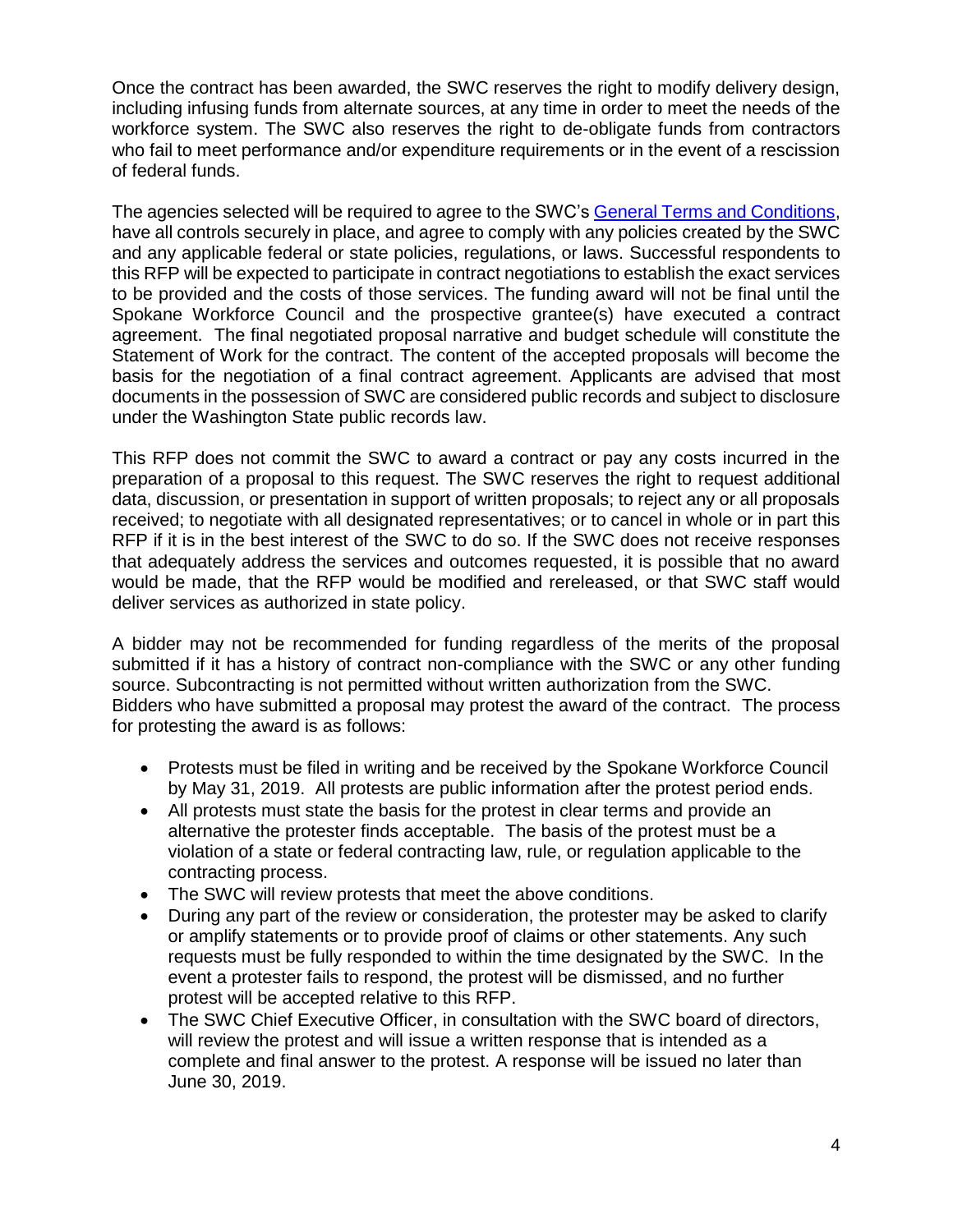## **Eligible Applicants**

Organizations eligible to submit proposals may fall within the following categories:

- Governmental agencies
- Private non-profit organizations
- Private for-profit businesses
- Educational entities

### **SECTION II: WORKFORCE SYSTEM BACKGROUND INFORMATION**

#### **SWC and Spokane Workforce Development System Overview**

The Spokane Workforce Council, Spokane's local workforce board, is the policy and planning body for workforce development activities in Spokane County, pursuant to PL 113-128 [Workforce Innovation and Opportunity Act](https://www.govinfo.gov/content/pkg/PLAW-113publ128/pdf/PLAW-113publ128.pdf) (WIOA). The SWC board brings together business and community leaders, appointed by City of Spokane and Spokane County officials, to promote and expand workforce development activities to ensure the long-range economic vitality of the region. The intent of the workforce system is to provide an effective, locally-driven model that offers public and private-sector leaders programs and resources to meet the unique needs of their regional labor markets. Local boards drive innovation in workforce development at the local level to provide America with a highly skilled workforce that competes in the global economy.

### **SWC Mission**

To elevate local workforce efforts with critical insights, researched guidance, innovative funding, and strategic partnerships so we can cultivate a flourishing Spokane, together.

**Vision** A prosperous, enterprising Spokane region sustained by a diverse network of robust workforce resources.

The SWC oversees the [Spokane WorkSource System](https://wdcspokane.com/job-seeker-resources) and provides a portion of the funding necessary to operate the system through the WIOA Title I Adult, Dislocated Worker, and Youth programs. The SWC oversight responsibilities include designation of the WorkSource and Next Generation Zone operators, administration of WIOA Title I program services, management of the Spokane WorkSource System Memorandum of Understanding Infrastructure Funding Agreement, certification of WorkSource Spokane and affiliated service sites, setting local performance standards, and other duties as assigned in the federal workforce law (WIOA) and associated regulations. The overarching intent of the SWC is to help create a vibrant economy by leading and convening a workforce development system that can provide a skilled workforce that meets regional business needs.

#### **Goals for Spokane Workforce Development Area 2016-2020**

The SWC's 2016-2020 [Local Integrated Workforce Plan](https://wdcspokane.com/core/files/wdcspokane/uploads/files/SAWDC%20WIOA%20Local%20Integrated%20Workforce%20Plan%20for%202016-2020_Final.pdf) defines its mission, vision, goals, and objectives, which reflect the need to provide multiple pathways toward creating a quality workforce for the various skill levels and occupations that support the regional economy. All bidders are encouraged to review this plan. In addition to remaining focused on the goals and target sectors defined in the integrated workforce plan, the SWC will continue to operate under the following guiding principles: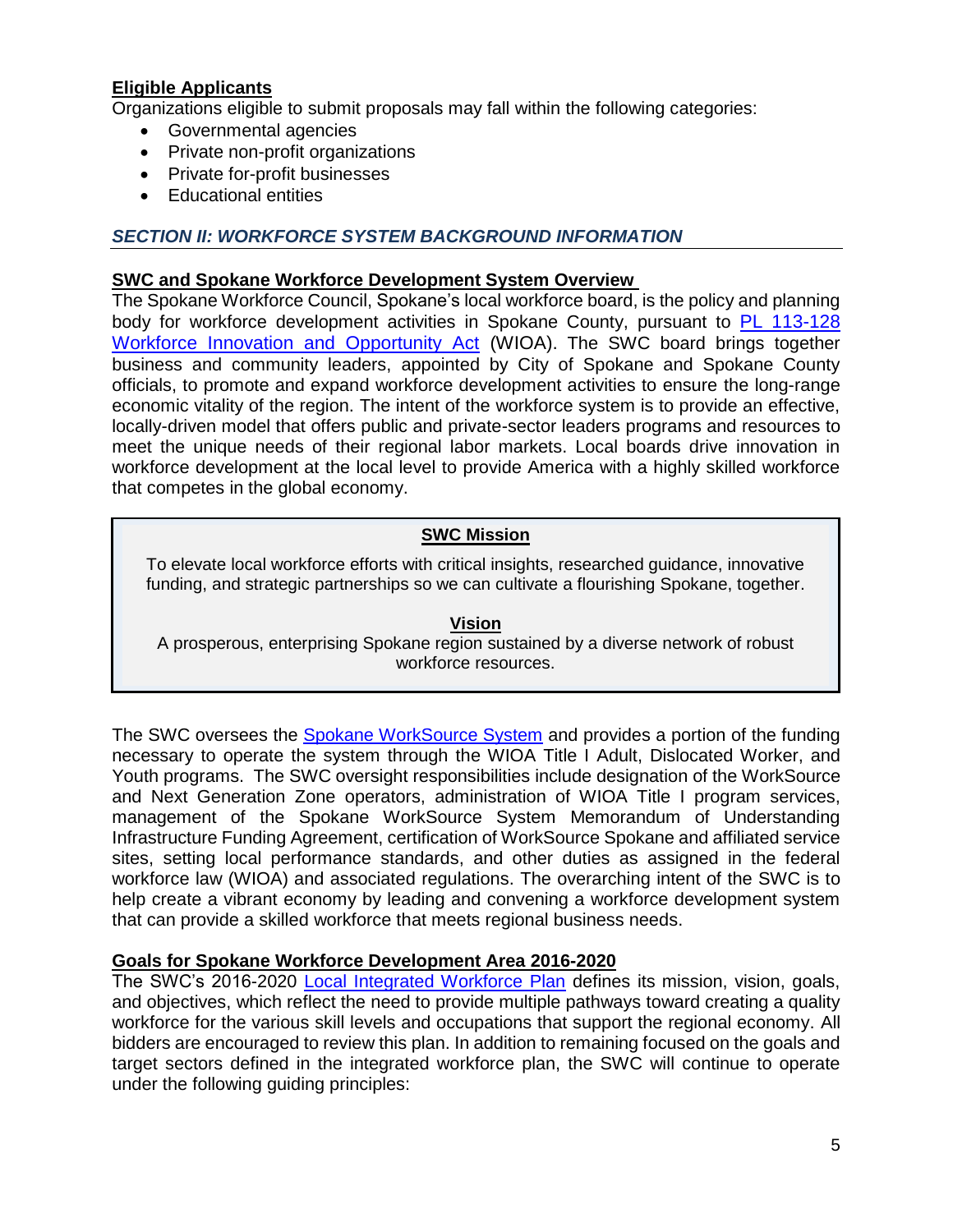- Think and act as an integrated system that shares common goals, yet services are delivered by various partners with the best capabilities.
- Maintain and expand a delivery system that is responsive to employers, with services prioritized to respond to high-demand occupations and critical job needs of targeted industry sectors.
- Regularly review program and service performance for quality improvement and adapt to meet changing needs.

### **SWC Roles and Responsibilities as a Local Board under WIOA**

To ensure a well-coordinated workforce system, and per federal law, the SWC will take a lead role in the following efforts, while working with a variety of partners on the WorkSource Campus:

- Workforce research and regional labor market analysis
- Convening regional workforce system stakeholders
- Directing services to businesses/business engagement strategies
- Development of career pathways
- Implementation of technology for the One-Stop System
- Coordination with postsecondary education providers for workforce development efforts and related programming

Specific to business services, the SWC will provide labor market analysis, data and reports; approve all marketing materials or will work with the WorkSource operator for an approval process; functionally supervise the WorkSource operator, who will be responsible for leading the talent solutions team; lead sector partnerships/strategies; employ an apprenticeship development specialist responsible for working with businesses to create new apprenticeship opportunities; and host the Talent Solutions Center.

#### *SECTION III: FUND SOURCE INFORMATION*

#### **Workforce Innovation and Opportunity Act (WIOA) Funding Overview**

This RFP was prepared based upon the [Workforce Innovation and Opportunity Act of 2014](https://www.doleta.gov/wioa/) (WIOA) and associated U.S. Department of Labor and Washington State regulations and guidance. WIOA was implemented to consolidate, coordinate, and improve employment, training, literacy, and vocational rehabilitation programs in the United States, and provides the framework for a national workforce preparation system that is flexible, responsive, customer-focused, and locally managed. Mandatory partners include WIOA Title I Adult, Dislocated Worker, and Youth programs; WIOA Title II Adult Education and Family Literacy; WIOA Title III Wagner-Peyser services; WIOA Title IV Vocational Rehabilitation; and others specified in the Act. Bidders are strongly encouraged to read this [Training and Employment](https://wdr.doleta.gov/directives/corr_doc.cfm?DOCN=6455)  [Guidance Letter](https://wdr.doleta.gov/directives/corr_doc.cfm?DOCN=6455) 04-15 issued by the U.S. Department of Labor that outlines the vision for the One-Stop System under WIOA.

The three hallmarks of WIOA include:

- The needs of businesses and workers drive workforce solutions, and local boards are accountable for this within the communities they serve.
- One-Stop Centers (WorkSource centers) provide excellent customer service and focus on continuous improvement.
- The workforce system supports strong regional economies and plays an active role in community and workforce development.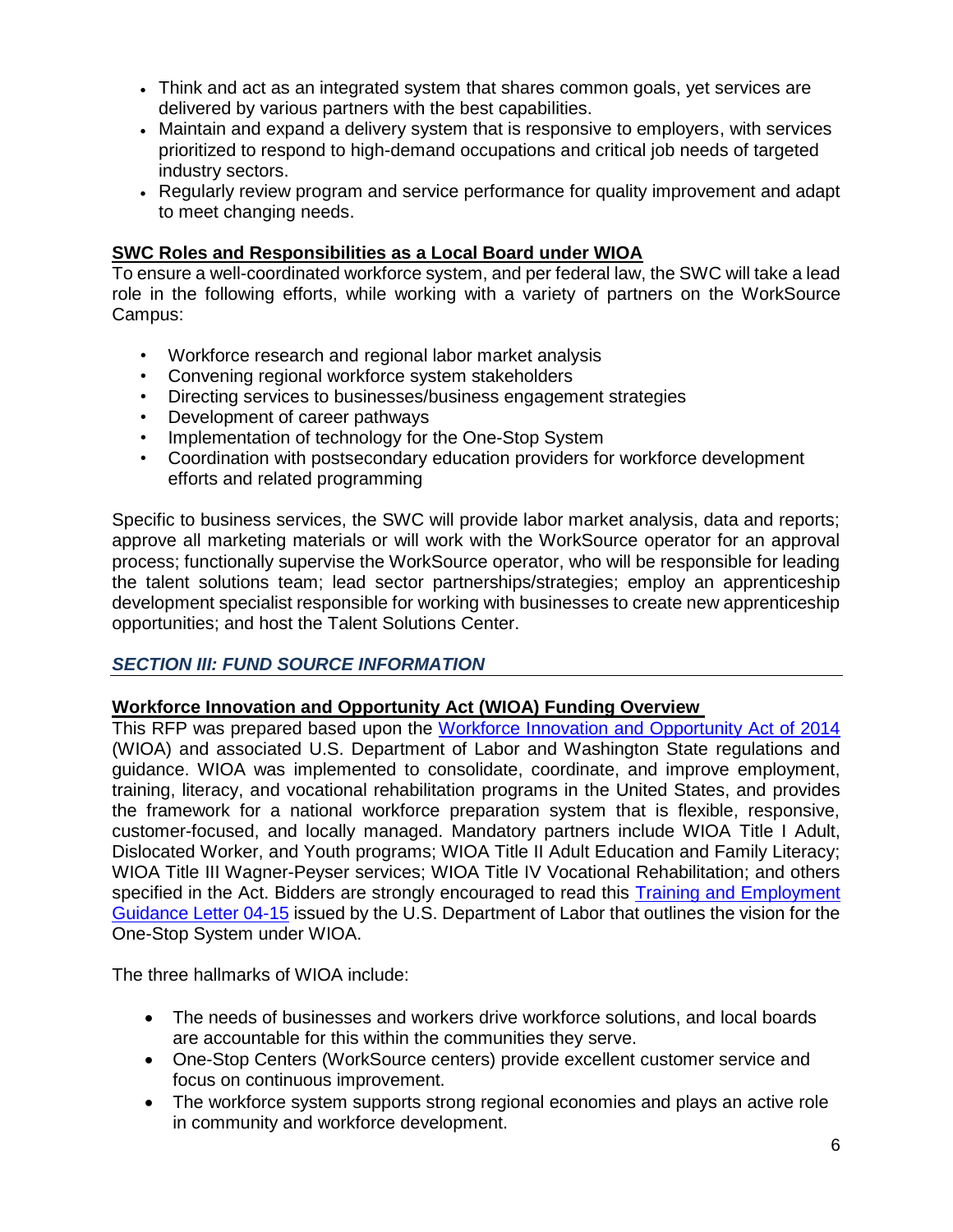The WIOA system is built around the following key principles:

- Increase access and opportunity, particularly for those individuals with barriers to employment, to ensure success in the labor market.
- Support the alignment of workforce investment, education, and economic development systems in support of a comprehensive, accessible, and high-quality workforce development system.
- Improve the quality and labor market relevance of workforce investment, education, and economic development efforts to provide workers with the skills and credentials necessary to secure and advance in employment with family-sustaining wages; and to provide employers with the skilled workers they need to succeed in a global economy.
- Promote improvement in the structure and delivery of services to better address the employment and skill needs of workers, job seekers, and employers.
- Increase the prosperity of workers and employers and the economic growth of communities, regions, and states, and the global competitiveness of the United States.
- For purposes of Title I, to provide workforce investment activities through statewide and local workforce development systems that increase the employment, retention, and earnings of participants and increase attainment of recognized postsecondary credentials by participants; and as a result, improve the quality of the workforce, reduce welfare dependency, increase economic self-sufficiency, meet the skill requirements of employers, and enhance productivity and competitiveness.

## *SECTION IV: EVALUATION AND SELECTION PROCESS*

The SWC Services and Oversight Committee, in partnership with the Youth Employment and Career Readiness Network, on behalf of the SWC Executive Committee, will be responsible for the proposal review and selection process. The review committee will be comprised of individuals who have no fiduciary interest in services offered through this RFP. Committee members will review and score proposals according to the criteria and assigned points specified in this RFP (points details are listed in Section VIII). Final funding decisions will be made by the SWC at its May 15, 2019 Executive Committee meeting.

## *SECTION V: ESTIMATED AWARDS*

| <b>PROGRAM YEAR 2019-2020 ESTIMATED FUNDING ALLOCATION</b> |           |
|------------------------------------------------------------|-----------|
| <b>WIOA Title I Youth</b>                                  | \$990,000 |

## **Budget Specifics**

When building your budget, please take in to consideration the following:

• Each agency budget must include all costs associated with operating the contract including salaries, benefits, indirect, travel, technology needs, customer support services and training costs, etc.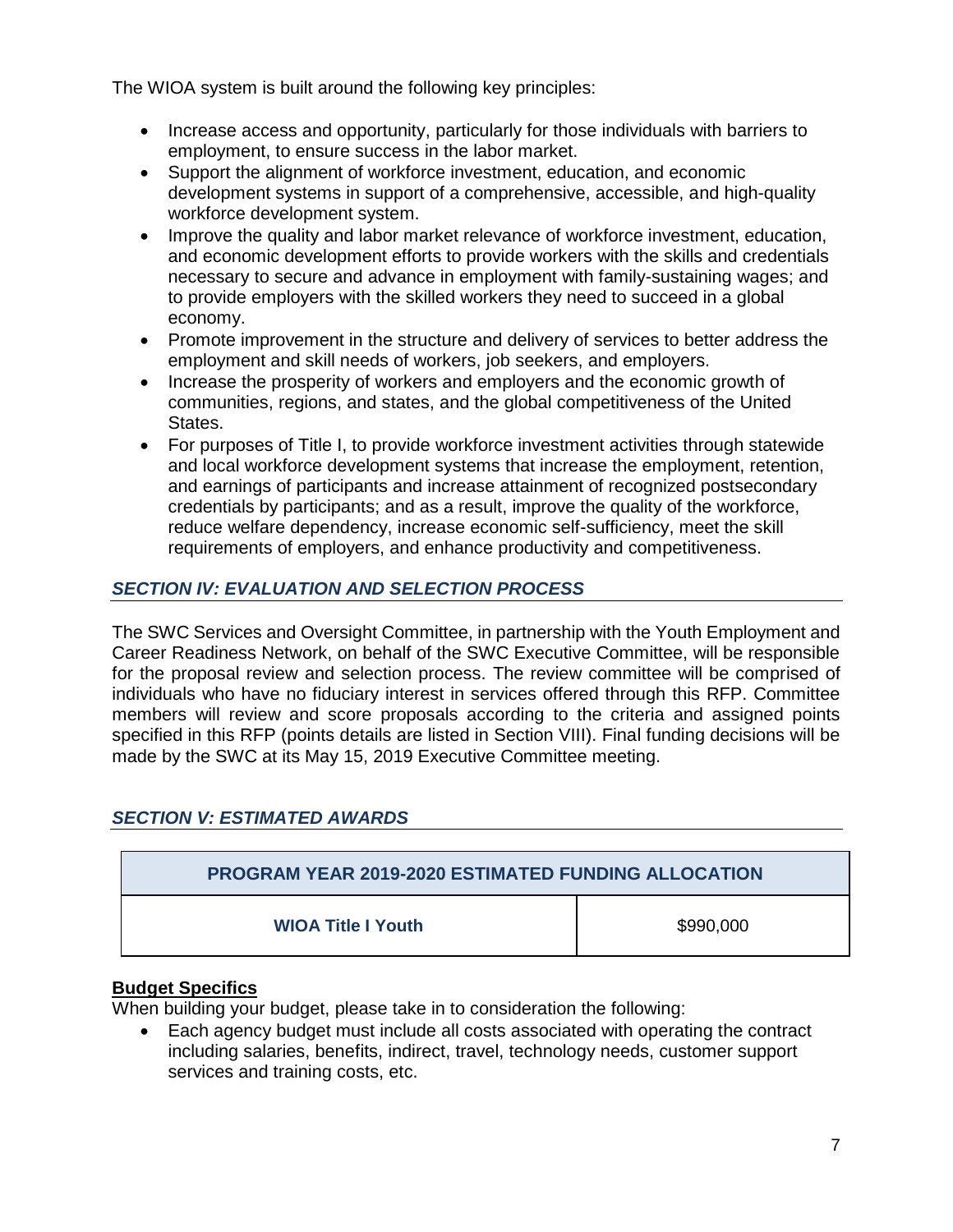- The SWC will cover operating costs for Next Generation Zone including: rent, electricity, janitorial services, managed IT support, internet service, supplies, desk phones, etc.
- Agencies with staff located in the center will be required to sign a sublease agreement and pay \$1.00 annually – a Washington State requirement for a legally binding sublease agreement.
- Bidders must include \$500 annually per staff member for IFA Other Shared Costs.
- Bidders do not need to include the following in their budget proposals as all will be covered by the SWC using Infrastructure Funding Agreement/Other Shared Costs: staff training, supplies, accessibility enhancements, assessments for customers, and other operating costs.
- Refer to [budget form](https://wdcspokane.com/rfps) for additional information.

| Dates (2019)*  | <b>Activity and Time (Local Time)</b>                                                                              |
|----------------|--------------------------------------------------------------------------------------------------------------------|
| February 15    | RFP released and available at www.wdcspokane.com                                                                   |
| March 4        | Pre-registration for Bidders' Conference to admin@wdcspokane.com<br>requested (not mandatory)                      |
| March 7        | Bidders' Conference, 10:00 a.m. at SWC Office - Event Center**                                                     |
| April 22       | Written Q&A deadline - 5:00 p.m.                                                                                   |
| April 25       | Proposals due electronically to admin@wdcspokane.com by 12:00 p.m.<br>(noon). Late proposals will not be accepted. |
| April 26-May 9 | Evaluation of proposals                                                                                            |
| May 10         | Bidding entities selected to present on 5/14 will be notified by 5:00 p.m.                                         |
| May 14         | Presentations by selected bidders (by invitation only)***                                                          |
| <b>May 15</b>  | SWC Executive Committee proposal award approval                                                                    |
| <b>May 16</b>  | Provisional contract award announcement                                                                            |
| May 17-June 14 | Contract negotiations                                                                                              |
| May 31         | Deadline for appeal by COB                                                                                         |
| July 1         | Contractors begin delivering services                                                                              |

### *SECTION V: TIMELINE*

\*The SWC reserves the right to make changes to the timeline.

\*\*The SWC will offer a single Bidders' Conference for all four [RFPs](https://wdcspokane.com/rfps) currently posted. To ensure a productive conference, questions may be submitted in advance to [admin@wdcspokane.com,](mailto:admin@wdcspokane.com) which will allow staff time to research each question thoroughly. \*\*\* The SWC reserves the right to ask selected bidders to give a presentation and participate in a question-and-answer session with the review committee.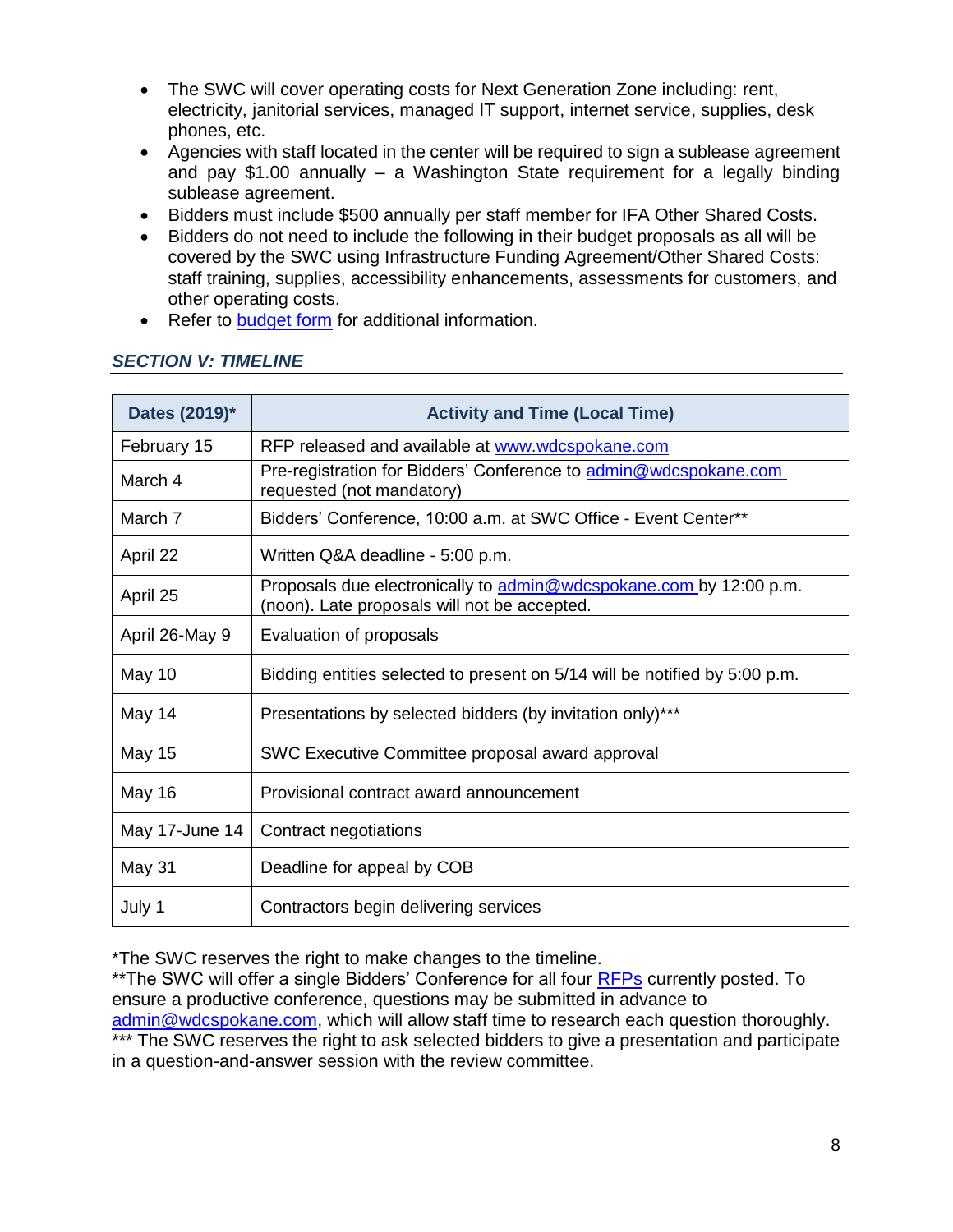#### *SECTION VII: DESIGN*

In order to deliver on the aspirations of the SWC Local Integrated Workforce Plan, the vision for a functionally integrated WorkSource Campus and WIOA, the SWC is seeking a youth service providers consortium that can achieve goals through a strong, committed partnership involving entities with the expertise to deliver high quality services at our youth career center– the Next Generation Zone. The selected consortium will be responsible for staffing all positions necessary to carry out WIOA Title I Youth funded services at the Next Generation Zone (except the operator), and the program design elements outlined in the following sections.

## **A. Background**

The [Next Generation Zone,](https://nextgenzone.org/) our region's only career and education one-stop center for young adults ages 16-24, consists of approximately 17-20 staff representing various partner organizations. As a WorkSource Affiliate site, it is connected to the public workforce system and the nationwide system of American Job Centers. Each year the Next Generation Zone provides over 1,750 young adults with career information, and of those, approximately 750 young adults receive individualized in-person career and education services. The center is designed to mitigate barriers to success by co-locating key social service, education, career skills training, and other youth-serving agencies under one roof. The model is a true "onestop" that has successfully streamlined operations, achieved a highly functional and collaborative organization structure, and is able to allocate more resources to programming and direct customer services as it realizes operations cost savings.

The Next Generation Zone is designed to serve young adults that are not connected to the workforce or postsecondary education by focusing on relationships through re-engagement to address barriers to employment and education. The ultimate goal is for each young adult to successfully obtain a job and/or enter an education or training program. About half of the youth served come to the Next Generation Zone because they were not successful in high school for a variety of reasons. The site offers onsite education resulting in High School Equivalency (GED) through the Open Doors Reengagement Program and Community Colleges of Spokane. Most youth have experienced trauma of some kind, and we take a trauma-informed approach in program design, policies, processes, and one-on-one interactions with youth. Last year, the Next Generation Zone had over 150 youth graduate with their High School Equivalency certificate, and placed over 120 young adults into employment and/or post-secondary education. Young adults who completed Next Generation Zone programming were earning an average of \$12.45/hour, and 125 youth completed the 36-hour 21<sup>st</sup> Century Career Skills Academy.

Partner organizations physically at the Next Generation Zone include:

- Career Path Services
- Goodwill Industries of the Inland Northwest
- NorthEast Educational Service District 101/Open Doors Reengagement
- Spokane Community College

## *Mission of the Next Generation Zone*

Preparing Tomorrow's Workforce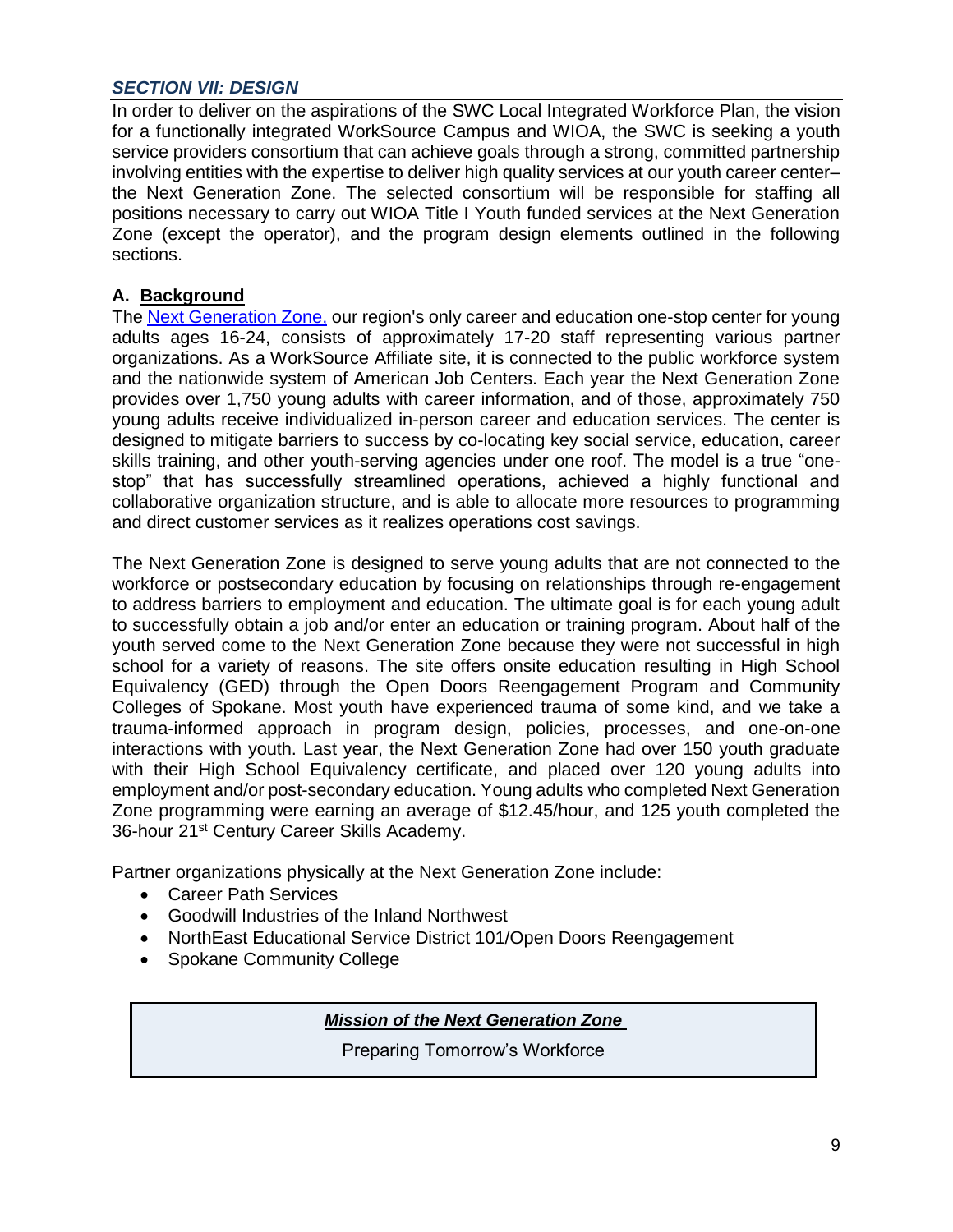## **B. WIOA Youth Program Services**

The WIOA Youth Program in Spokane County at the Next Generation Zone will be open to youth ages 16-24 with a focus on out-of-school youth (approximately 90-95% of enrollments), defined as those that are disconnected from school and/or employment. Additionally all youth enrolled into the WIOA program must meet the [eligibility criteria,](http://www.wdcspokane.com/core/files/wdcspokane/uploads/files/SAWDC%20Policy%20W401%20Rev2%20-%20SAWDC%20Eligibility%20and%20Documentation%20Requirements%20022216.pdf) and at least 20% of Youth Program funding must be spent on work-based learning (includes direct payments to students and associated staff time). It is because of the strict eligibility requirements of the Youth Program that the SWC is committed to continue to identify alternative sources of funding so that all youth can access the Next Gen Zone.

WIOA funds will be available for eligible youth, who must have access to the following 14 program activities and services (see [SWC policies](https://wdcspokane.com/policies) for additional information):

- 1. Tutoring, study skills training, instruction and evidence-based dropout prevention and recovery strategies that lead to a completion of the requirements for a secondary school diploma or its equivalent, or a recognized post-secondary credential;
- 2. Alternative secondary school services or dropout recovery services;
- 3. Paid and unpaid work experiences that have academic and occupational education as a component of the work experiences;
- 4. Occupational skill training that leads to recognized post-secondary credentials that align with in-demand industry sectors;
- 5. Leadership development opportunities;
- 6. Supportive services;
- 7. Adult mentoring for a duration of at least twelve months, that may occur during and after program participation;
- 8. Follow-up services for not less than 12 months after the completion of participation (a variety of servings including career counseling, supportive services and training are allowable during follow up);
- 9. Comprehensive guidance and counseling, including drug and alcohol counseling and referral to counseling as appropriate to meet the needs of the individual youth;
- 10. Financial literacy education;
- 11. Entrepreneurial skills training;
- 12. Services that provide labor market and employment information about in-demand industry sectors and/or occupations;
- 13. Activities that help youth prepare for and transition to post-secondary education and training; and
- 14. Education offered concurrently with and in the same context as workforce preparation activities and training for a specific occupation or cluster.

#### **In addition to the 14 required services for youth, the consortium receiving funding through this RFP will also need to implement/offer the following:**

#### WIOA Youth Program Manager

The WIOA Youth Program Manager is the WIOA subject matter expert and lead for the Next Generation Zone and is functionally supervised by the operator. This leadership-level position will be a primary contact for staff with all WIOA program and compliance related items. Specific duties and responsibilities include:

• Implement and ensure compliance with all SWC WIOA-specific policies.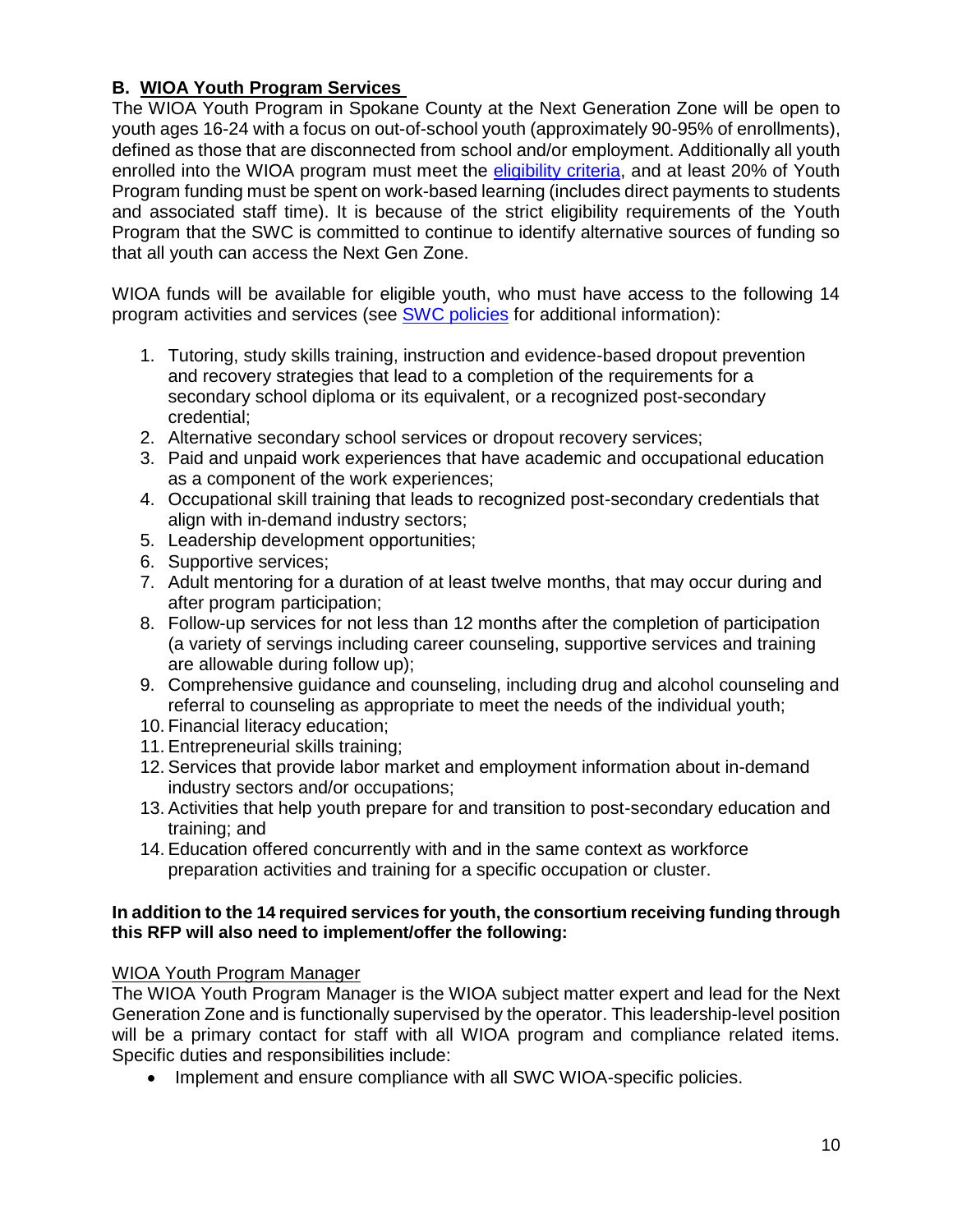- Work with the Next Generation Zone operator and the fiscal entity for the Next Generation Zone service providers consortium to ensure compliance with all local policies.
- Provide support and strategies to Career Specialists from all consortium agencies as they work towards team performance goals, including engaging in positive goaloriented feedback sessions to help understand what staff need to meet those goals.
- Set tone for entire team to include relationship strengthening, optimism, openness, availability, visibility, and consistency.
- Contribute to a Next Generation Zone wide customer-first philosophy.
- Prepare monthly loading chart and narrative and submit to operator/director for submission to the SWC.
- Collaborate with other program leads/managers to ensure seamless service delivery and referrals between programs (i.e. Open Doors, YouthBuild, etc.)
- Function as the lead for all WIOA-related program monitoring (local, state, and federal). This includes preparing required materials and questionnaires, staff training needs, acting as the onsite contact for monitors, and all other monitoring related items. The WIOA Program Manager will work and communicate with the Next Generation Zone operator as needed.
- Represent the Next Generation Zone and home agency at SWC Board of Directors meetings, the Youth Employment and Career Readiness Network, and participate in the One-Stop Campus and Next Generation Zone leadership teams.
- Stay current on WIOA policies, case management strategies, and performance management in order to ensure an ongoing and developing skill set with WIOA.

### Mental Health Therapist

Starting in Program Year 2017, the SWC invested in a dedicated Mental Health Therapist, leveraged with other fund sources. The SWC will continue to invest in a portion of time for a Mental Health Therapist, up to .3 FTE depending on availability of funds. Bidders will state in their narrative if and how they are able to leverage funds for this position.

The overarching intent is to provide mental health services and referrals to better equip young adults for the world of work. This is accomplished by the ability to have an accessible and trained in-house professional who can assess, counsel and/or refer young adults to appropriate services. This staff member will support the overall mission of "Preparing Tomorrow's Workforce" by enabling career specialists and other Next Generation Zone staff to focus on their areas of expertise. The mental health professional will play a dual role of counseling/referring young adults and providing consultation support to staff to train them and help more effectively redirect youth toward career readiness preparation. This staff member will bring expertise on trauma-informed practice and will support the adopted trauma-informed principles of Safety, Consistency, and Predictability both operationally and in process and policy. The intent for this position is to integrate into operations to better support staff, provide ongoing training/consultation, and help young adults tap into their own abilities to manage and solve issues that will enable them to be more productive and successful in work and school. It is not intended that this person would carry a regular long-term clinical caseload, instead this person would focus on crisis intervention, short-term needs and issues, and referrals to other resources. This staff person must equally serve youth and staff on the first floor and third floors of the Next Generation Zone and ensure flexibility to assist staff members as needed.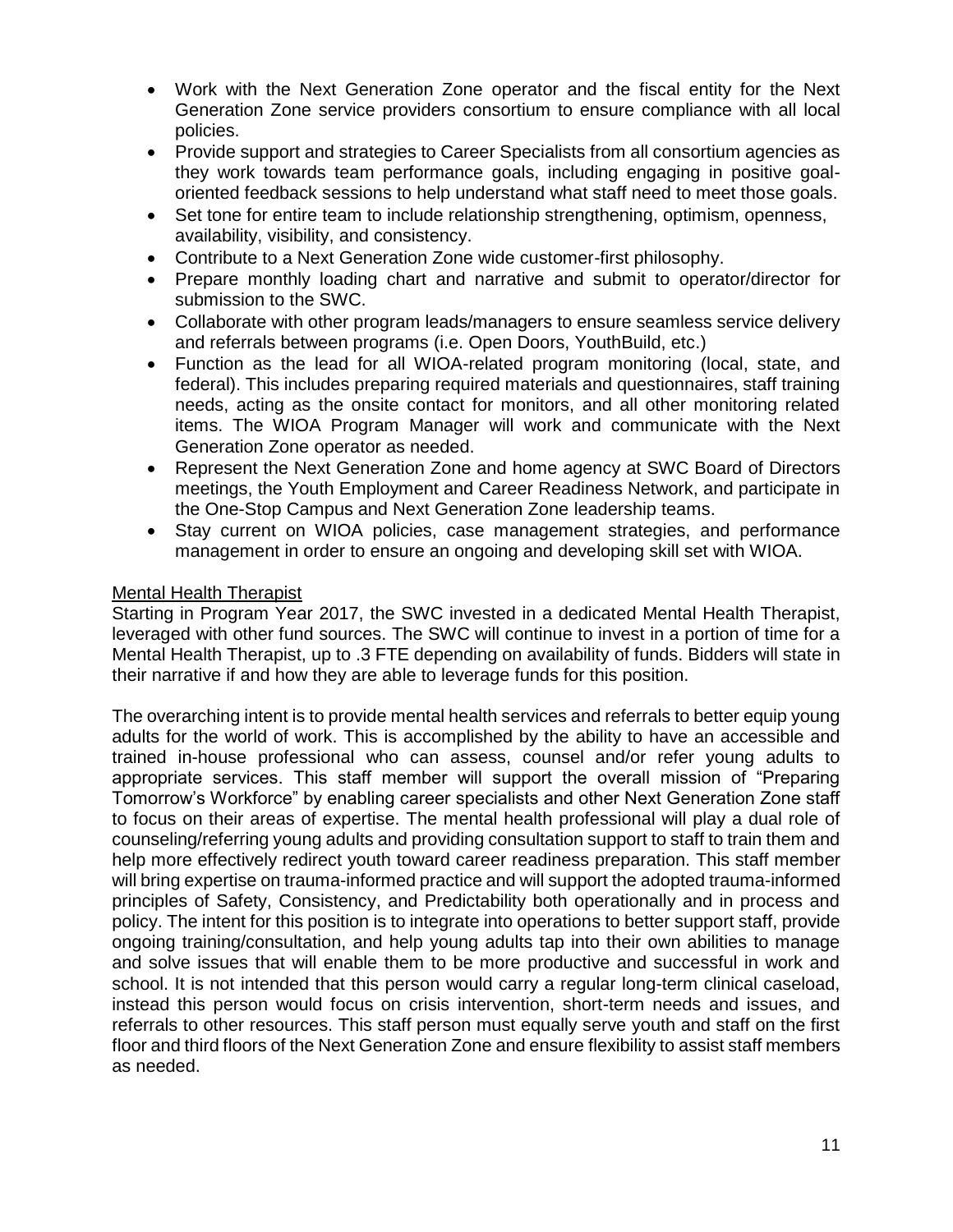#### Next Generation Zone Orientation

The Youth Service Providers' Consortium, in partnership with other onsite programs, will design and deliver a singular orientation for all young adults. This orientation will provide all young adults interested in services a general overview of the array of available services, culture, and expectations at the Next Generation Zone. Program-specific orientations may take place after the singular Next Generation Zone orientation.

#### Pathway Planning

In an effort to provide a focused and streamlined career and education center, the Youth Service Providers' Consortium will structure services in "pathways," including but not limited to Apprenticeship, Post-Secondary Education, Short-Term Training and Employment. Pathways will clearly articulate and package the steps and services the Next Generation Zone offers to assist each young adult in to a defined career pathway and will be built upon a career interests and skills assessment. Pathways will include exploration within career fields, labor market data, and staff creating opportunities for career connected learning (tours, internships, networking, etc.) in each pathway. While it is understandable that young adults may transition between pathways as they explore and learn their interests, the core requirements will remain the same (GED/HSE, Assessments, and 21st Century Skills Academy). The consortium will work with the SWC as they develop and pilot the pathways model.

#### 21<sup>st</sup> Century Career Skills Academy

It is expected that the 21<sup>st</sup> Century Career Skills Academy will continue and will be offered at the Next Generation Zone as a foundational component of service delivery. This curriculum includes information on in-demand industries, speakers representing local business, career assessments and exploration, résumé development, financial literacy, interview training, softskill development, team building, and civic involvement. This cross-sector approach will expose all young adults to multiple in-demand careers in industries with upwardly mobile career pathways. It is strongly encouraged that the Academy be a requirement for all young adults served by the Next Generation Zone.

#### Career Connected Learning and Apprenticeship

Over the last year, there has been an expanded focus at the state level on career connected learning and apprenticeship, and funding received through the [Career Connect Washington](https://careerconnectwa.org/) grant, increased the focus on providing career connected learning opportunities and apprenticeship to out-of-school youth. The Youth Service Providers Consortium will integrate multiple opportunities for career connected learning including, but not limited to: articulating career connections within high-school equivalency instruction, industry speakers in the Academy, business tours, job shadows, career fairs, networking events, mock interviews, onthe-job training/internships, pre-apprenticeship, and apprenticeship. Additionally, the consortium will be required to support SWC career connected learning initiatives, such as Summer Career Connections, through promotion, community presentations and workshop offerings.

#### Cohort Training

In PY19-20, the SWC will sponsor in-demand training by providing seats to approximately 25 youth customers, depending on grant funding and employer partnerships. Beginning in PY19, customers will be asked to co-invest in their training plan by contributing to the cost of their coursework. The SWC will work with the selected consortium to determine the best process for young adult customers. Cohort training will be offered in coordination with [WorkSource](http://www.wdcspokane.com/rfps)  [Spokane's Continuing Engagement Team](http://www.wdcspokane.com/rfps) (CET). These numbers can be included in your performance plan but will not need to be budgeted for through this RFP. The youth service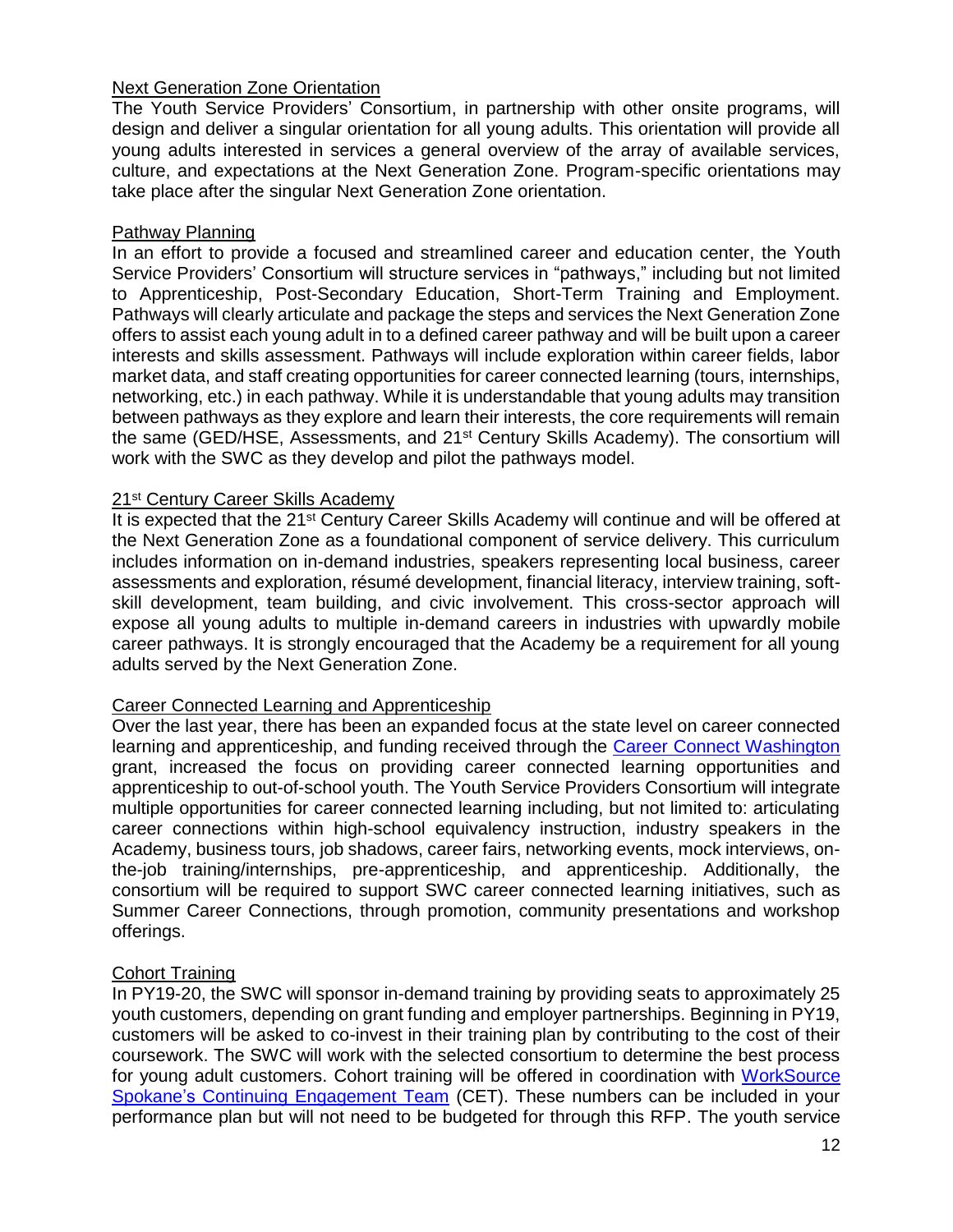providers consortium will work with the CET to develop a process for enrolling suitable youth in training, setting up a structure for retention and successful completion of training, and working with the Talent Solutions Team on placement after completion. All trainings will include an industry-recognized credential.

The SWC will release one or more RFPs in 2019 to identify educational training providers, and there may be seats available to youth in the following courses:

- o Commercial Driver's License Class A
- o Phlebotomy
- o Insurance
- o Microsoft Office
- o Certified Information Systems Security Professional (CISSP)
- o Cisco Certified Network Associate (CCNA)
- o Microsoft SQL Server Certification
- o Oracle Java Certification (OCA/OCP/OCE)
- o CompTIA A+, Network+, and Security+

#### Connections with Employers

The Next Generation Zone will continue to connect young adults in our community to meaningful work experiences with employers. The service providers consortium will work directly with the WorkSource Talent Solutions Team to develop internships and on-the job training opportunities for young adult customers. The Next Generation Zone staff will continue to work to increase business engagement at the center including enhancing job shadows, industry tours, will, career fairs, and other career-connected learning opportunities. Programming will center on valuable employer-youth interaction and connections. Next Generation Zone staff will also work with the SWC to execute the annual Next Gen Job Fair.

#### Youth Employment and Career Readiness Network (YECRN)

The YECRN is the group that oversees strategic planning for the Next Generation Zone and youth workforce programming in our region. As this group creates their strategic plan, it is required that the goals identified by this SWC board committee are incorporated in the design of the Next Generation Zone. The consortium funded through this RFP is expected to actively attend, participate, and engage with the YECRN and its work.

#### Promote, Populate, and Utilize Passport to Career Success

Responding to the need to provide career pathways planning tools to all young adults, the selected proposal will integrate the **Passport to Career Success** into its programming at the Next Generation Zone.

#### Mentorship

The Next Generation Zone currently offers group mentorship experiences with employers during the 21<sup>st</sup> Century Skills Academy. One of the goals in the next three years is to expand and develop a more intensive and structured mentorship program. The consortium is expected to work with the SWC to integrate this into current Next Generation Zone operations, and to increase the number of program participants participating in one-on-one mentorship experiences. This will be discussed at the contracting phase and built in to contract performance measures.

#### Community Engagement

While WIOA has shifted our direct services focus to out-of-school youth, it is important that the Next Generation Zone engage in the community, including with our local high schools, to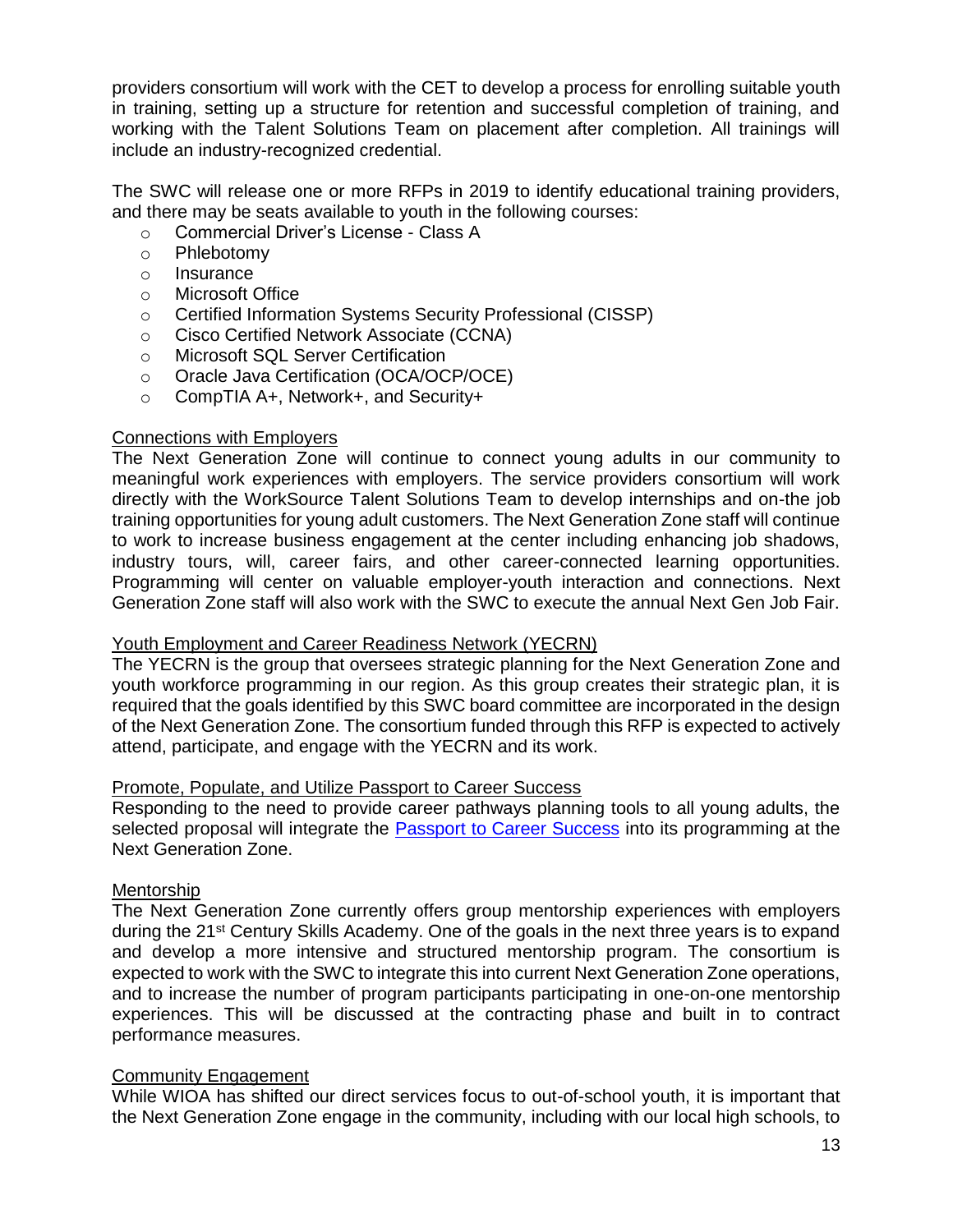promote access to online resources (i.e. the Passport) and raise awareness of resources and initiatives available to all young adults in the community regardless of their school status. The Service Providers Consortium will be required to coordinate with the operator to present and deliver content to the community. This can be through webinars, in-person, online resources or a combination.

## Staff Development and Training

It is important that Next Generation Zone staff is provided opportunities to develop new skills and hone their current abilities. It is expected that the youth service providers consortium will work with the selected Operator/Director to plan for staff development opportunities during the year, which may be in partnership with other Next Generation Zone partners in order to provide consistent and high-level training across the youth workforce system.

### Discretionary Funding

The SWC continually develops opportunities to blend grants in to the Next Generation Zone, and the service providers consortium is expected to work with the SWC and the Next Generation Zone Operator/Director in the development, strategic integration and implementation of these grants and funding resources.

### Trauma-Informed Principles

Starting in 2015, the Next Generation Zone worked with a consultant to integrate traumainformed principles in to operational policies, processes, and in to staff training. The Next Generation Zone adopted three trauma informed principles that guide and shape work with youth and how we make decisions about programming. The selected consortium will commit to operating in a trauma-informed manner and will integrate the principles of Safety, Predictability and Consistency into its work.

#### Creativity and Innovation

A core value of the Next Generation Zone is creative and innovative youth programming. The SWC strives to lead an excellent youth program that strives for professionalism in service delivery, performance, community involvement, and above all connecting young adults to meaningful opportunities and career pathways. The youth service providers consortium will work together with the SWC to achieve this goal, with the key value of creativity and innovation at the forefront of all we do.

## **C. Operator**

This year, the SWC is releasing a separate [WorkSource Camus Operations RFP,](https://wdcspokane.com/rfps) which is intended to separate site operations and service delivery to benefit the center as a whole. The operator is not intended to directly manage programs and/or staff, but is intended to serve as a visionary for the Next Generation Zone and its programs. The intent of having operators not responsible for directly managing program staff is to ensure the operator gives equal support to all staff and programs/agencies and does not make decisions that may be perceived as benefiting one agency or program/funding stream over another. It is expected that the selected Youth Service Providers Consortium will work together with the selected operator to coordinate program design, service delivery and campus wide coordination of services.

## **D. WorkSource Campus Hours of Operation and Closures**

To ensure a cohesive WorkSource Campus, as well as safety of staff and customers, the SWC will be establishing a policy regarding hours of operation and minimum closures for the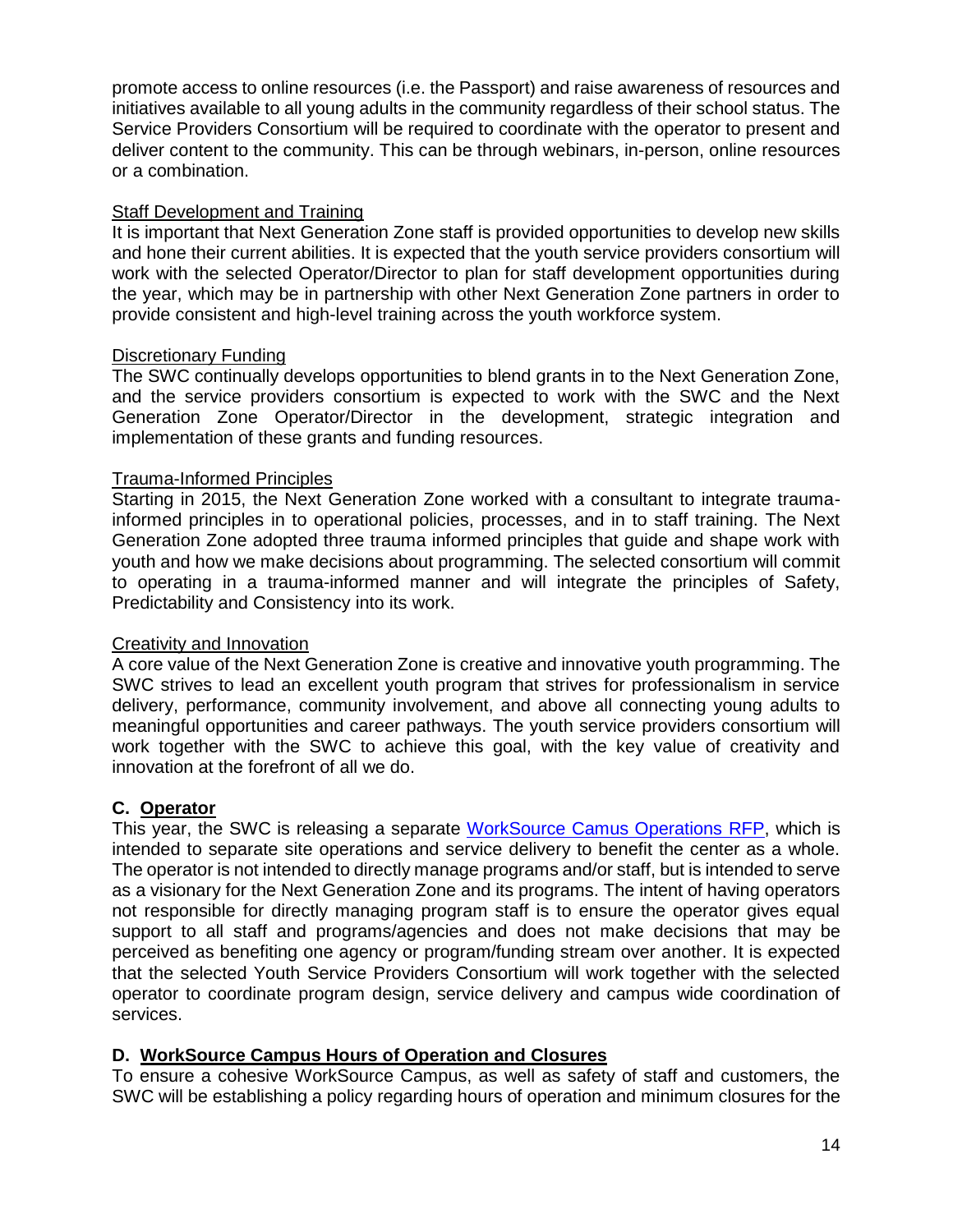campus. Each operator has the authority to close their respective site due to inclement weather or other necessity.

Consistent hours of operation, as outlined below, assist WorkSource Campus security with providing service during standard business hours. These hours apply to WorkSource Spokane, Next Generation Zone, EnVision Center and the Talent Solutions Center.

- Buildings will be unlocked and open for customers from 9:00 a.m. to 5:00 p.m. Monday through Friday.
- Staff training and development, staff meetings, and team meetings will occur from 8:00 a.m. to 9:00 a.m. Monday through Friday.
- All sites will be closed to customers the following days:
	- o New Year's Day January 1\*
	- o Martin Luther King, Jr. Day Third Monday in January
	- o President's Day Third Monday in February
	- o WorkSource System Staff Training Day One day each spring (April-June)
	- o Memorial Day Last Monday in May
	- o Independence Day July 4\*
	- o Labor Day First Monday in September
	- o Veteran's Day November 11
	- $\circ$  Thanksgiving Day Third Thursday in November\*
	- o Christmas Day December 25\*

If a legal holiday falls on a Saturday, the preceding Friday will be observed as the holiday. If a holiday falls on a Sunday, the following Monday will be observed as the holiday. For the holidays indicated above with an asterisk, if the holiday falls on a Tuesday or Thursday, the day prior to or following the holiday will be closed to customers but open for staff. It is anticipated that work difficult to accomplish when customers are in the center will be accomplished during these days, such as deep cleaning of the site, site repairs, file maintenance, etc.

## E. **Next Generation Zone Facility Considerations**

The SWC will remain the leaseholder at the Next Generation Zone and will execute a sublease agreement with each individual agency in the youth service providers consortium. The SWC will provide janitorial and Managed IT Services at the Next Generation Zone, and will be closely engaged in decisions affecting program and operations of the site. All new programs and funding being integrated into the Next Generation Zone require approval by the Next Generation Zone operator per the operator [policy.](https://wdcspokane.com/core/files/wdcspokane/uploads/files/SWC%20Policy%20WS818%20-%20Next%20Generation%20Zone%20Operator%20Final%202019.pdf) Similar to the operator of WorkSource, the Next Generation Zone operator will serve as an agent of the SWC to operate the location on behalf of the SWC. Zone, and will be closely engaged in decisions affecting program and operations of the site. Service providers are required to adhere to the [Next](https://wdcspokane.com/core/files/wdcspokane/uploads/files/SWC%20Policy%20WS818%20-%20Next%20Generation%20Zone%20Operator%20Final%202019.pdf)  [Generation Zone Operator Policy](https://wdcspokane.com/core/files/wdcspokane/uploads/files/SWC%20Policy%20WS818%20-%20Next%20Generation%20Zone%20Operator%20Final%202019.pdf) before implementing any changes to staffing, equipment requests, etc.

## **F. Functional Leadership**

In blended teams throughout the Spokane WorkSource system, members from multiple agencies serve on functional teams with a functional leader. This leader coordinates the day to day work/activities of the members of the team, and in many cases, the functional team leader may be from a different agency than some of the team members. It is important for staff members to distinguish the differences between their agency supervision and functional team leadership. The table below illustrates how functional leaders and agency supervisors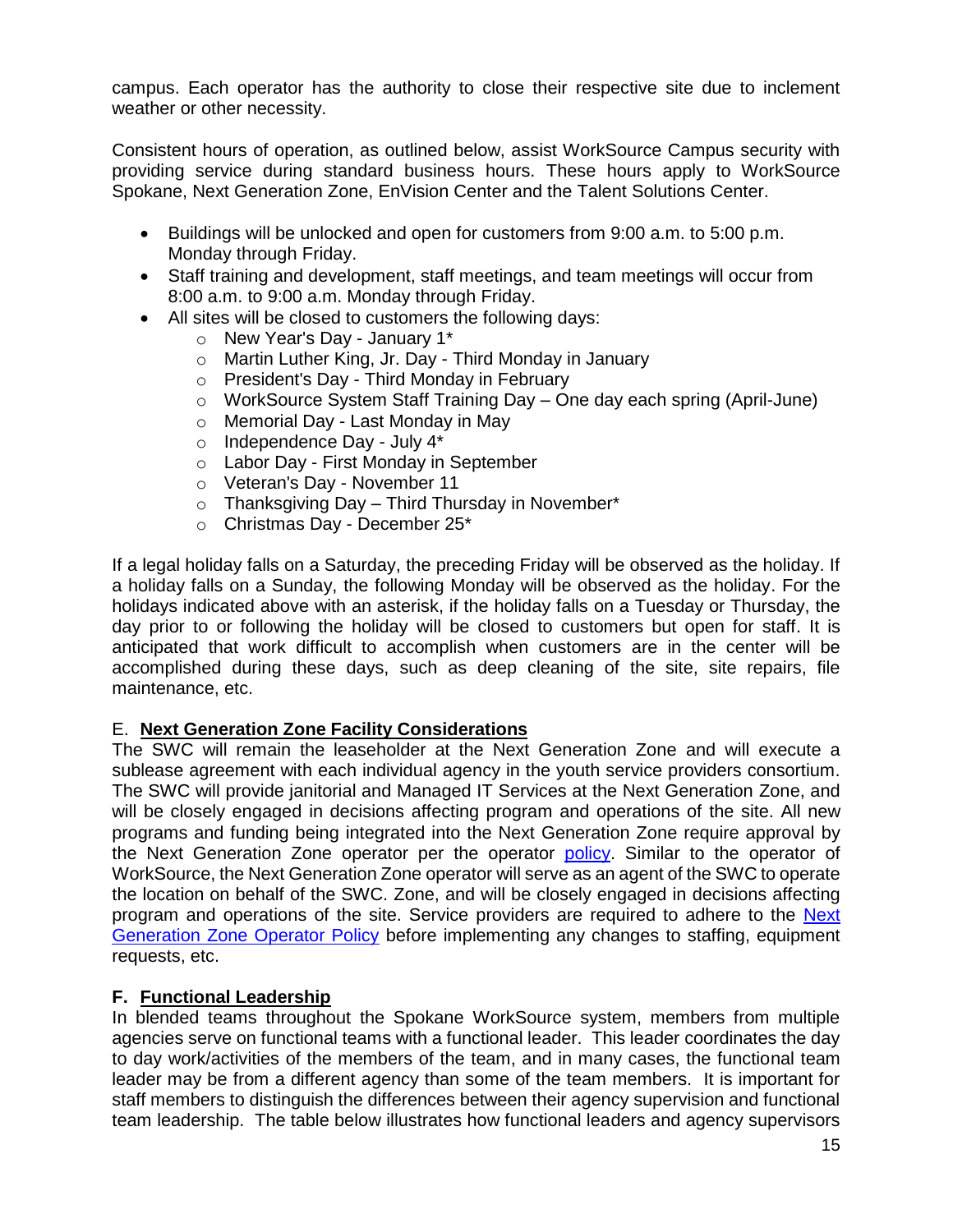share responsibility for staff supervision. At the Next Generation Zone, the perator will act as the Functional Leader for all WIOA and non-WIOA funded staff. In addition, the WIOA Program Manager will act as a functional leader for Career Specialists and other WIOAfunded positions. The below is an example of how agency supervision and functional leadership duties may be separated. Bidders may propose a specific model, if desired.

| <b>AGENCY SUPERVISOR</b>                                                                                                                                       | <b>FUNCTIONAL LEADER</b>                                                                        |
|----------------------------------------------------------------------------------------------------------------------------------------------------------------|-------------------------------------------------------------------------------------------------|
| Conducts performance evaluations                                                                                                                               | Provides inputs to agency supervisor for<br>performance evaluations                             |
| Approves agency staff vacations and other<br>leave requests                                                                                                    | Coordinates team member leave requests<br>with agency supervisor based on<br>operational needs  |
| Approves agency staff travel requests and<br>reimbursements                                                                                                    | Coordinates team member travel requests<br>with agency supervisor based on<br>operational needs |
| Prepares and provides specific agency<br>required training for staff in coordination<br>with functional leader to mitigate impact<br>upon the work of the team | Prepares and provides functional team<br>specific training for team members                     |
| Communicates outcomes of any issues<br>involving agency staff with the functional<br>leader                                                                    | Forwards issues regarding team members<br>to the agency supervisor to assist in<br>resolution   |

## **G. Overview of WorkSource Spokane Campus**

Bidders should review the WorkSource and Next Generation Zone [service providers RFPs](https://wdcspokane.com/rfps) for information regarding the design of each site in 2019-2020. In addition to Next Generation Zone, the WorkSource Campus is also home to the following WorkSource sites:

## **WorkSource Spokane**

[WorkSource Spokane](https://worksourcespokane.com/) is a proud partner of the nationwide system of American Job Centers and provides a full range of assistance to job seekers and businesses under one roof. Please note most business services will be moving to the Talent Solutions Center on the WorkSource Campus in spring 2019 (see [WorkSource System Talent Solutions RFP](https://wdcspokane.com/rfps) for additional information). Annually, WorkSource Spokane serves over 8,000 customers in-person, with 4,600+ co-enrolled in WIOA Title I Adult, and 600+ enrolled in Dislocated Worker Basic Career Services in 2018. We anticipate most to all customers to be co-enrolled in WIOA Adult Basic Career Services in 2019-2020, with another 1,500 being enrolled in Dislocated Worker Basic Career Services. Approximately 11,500 more customers receive on-line services annually. In addition to one-on-one services, staff at WorkSource offer over 500 workshops each year, which are attended by approximately 6,500 customers (workshop visits, not individual customers).

Established under the Workforce Investment Act and reauthorized in the [Workforce](https://www.doleta.gov/wioa/)  [Innovation and Opportunity Act of 2014,](https://www.doleta.gov/wioa/) the center offers training referrals, career counseling, job listings, and similar employment-related services. WorkSource Spokane, which is a certified Comprehensive One-Stop Center, has staff representing various partner organizations who provide these services and collectively employ approximately 55-60 staff and supervise approximately 10 volunteers. Partner organizations physically at WorkSource Spokane include: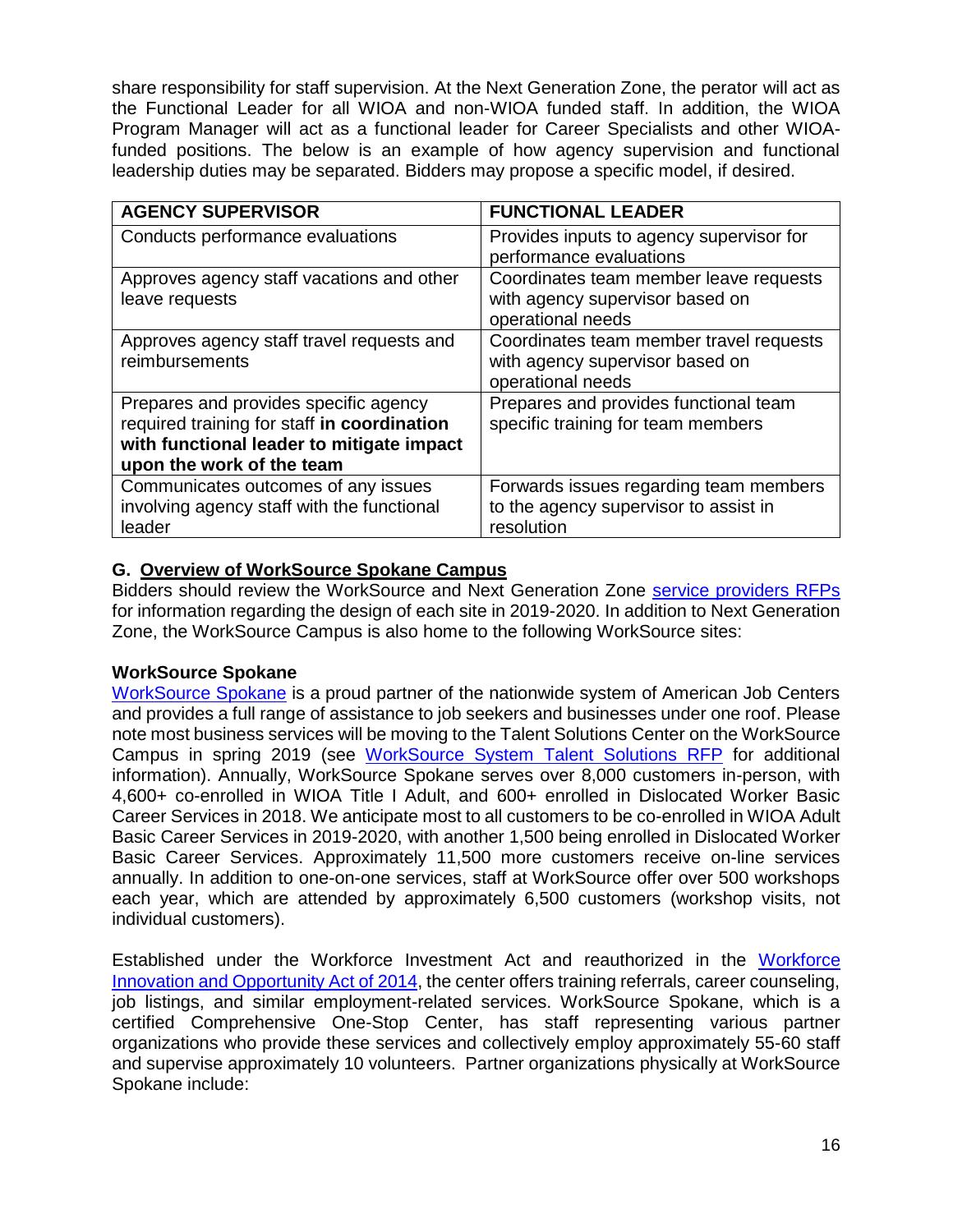- Career Path Services
- Community Colleges of Spokane
- Division of Vocational Rehabilitation
- Employment Security Department
- Washington State Department of Labor and Industries

#### **EnVision Center**

The City of Spokane began working on a concept for a collaborative social services site in June 2017 with the goal of reducing barriers for those seeking services. The hard work of a Project Team including staff from the City, the SWC and the Spokane Housing Authority, is paying off with the opening of an **EnVision Center** expected in early 2019. The Spokane EnVision Center is one of 18 HUD-designated EnVision Center Demonstration Sites in the United States designed as centralized hubs that serve as an incubator to support four key pillars of self-sufficiency: (1) economic empowerment, (2) educational advancement, (3) health and wellness, and (4) character and leadership. Spokane's EnVision Center will be located at 130 S. Arthur St. on the second floor of the WorkSource building, and it will serve as a one-stop for a variety of services including housing assistance, healthcare access, preemployment, re-entry/justice, basic needs assistance (food assistance, clothing closet), peer mentoring and educational workshops. Provider agency commitments are being finalized and it is anticipated up to 35 staff will have workstations in the center. Once established, the site will apply to be certified as a WorkSource Connection Site, and it is expected to serve up to 100 customers each day through a collaborative service model once fully operational. The site will provide many WorkSource customers enrolled in WIOA Title I with access to services necessary to attain or retain employment, such as stable housing, community resources, and financial well-being services.

## **Talent Solutions Center**

The intent of **business services** (also referred to as talent solutions) is to connect employers to workforce development resources with the goals of strengthening and growing the economy, supporting job creation, and meeting the hiring needs of employers. Per WIOA law, the SWC will lead regional sector strategies and business services, and as such, will contract with agencies through a separate RFP for talent solutions staff who will work with and on behalf of the SWC.

Talent solutions are the cornerstone of our model, which the SWC and partners fund using WIOA Titles I, II and IV, TANF, and other grant funding. In spring 2019, the SWC and WorkSource will be launching a Talent Solutions Center, which will be certified as a WorkSource Connection Site, located at 140 S. Arthur St., Suite 300B (SWC office suite), consisting of a team of approximately 10 staff. This site will offer by-appointment and walk-in support to employers, as well a Talent Solutions Event Center, which will be available for employers to use as needed, and where we will collectively host business-focused workshops and seminars. The current [Business Engagement Team,](https://worksourcespokane.com/for-employers) which will become staff of the Talent Solutions Center, is known for recording the highest number business services monthly in the statewide database, with workforce information being provided monthly to over 1,000 businesses, and 180 businesses receiving staff-assisted support monthly.

Beginning in 2019, the WorkSource operator will be functionally supervising [talent solutions,](https://wdcspokane.com/rfps) in cooperation with the SWC Chief Operations Officer, to ensure they are working on behalf of all businesses and with the entire WorkSource campus. Please refer to the [WorkSource](http://www.wdcspokane.com/rfps)  [System Talent Solutions RFP](http://www.wdcspokane.com/rfps) for information about the role and function of the talent solutions team. The WorkSource operator will guide those funded to deliver business services by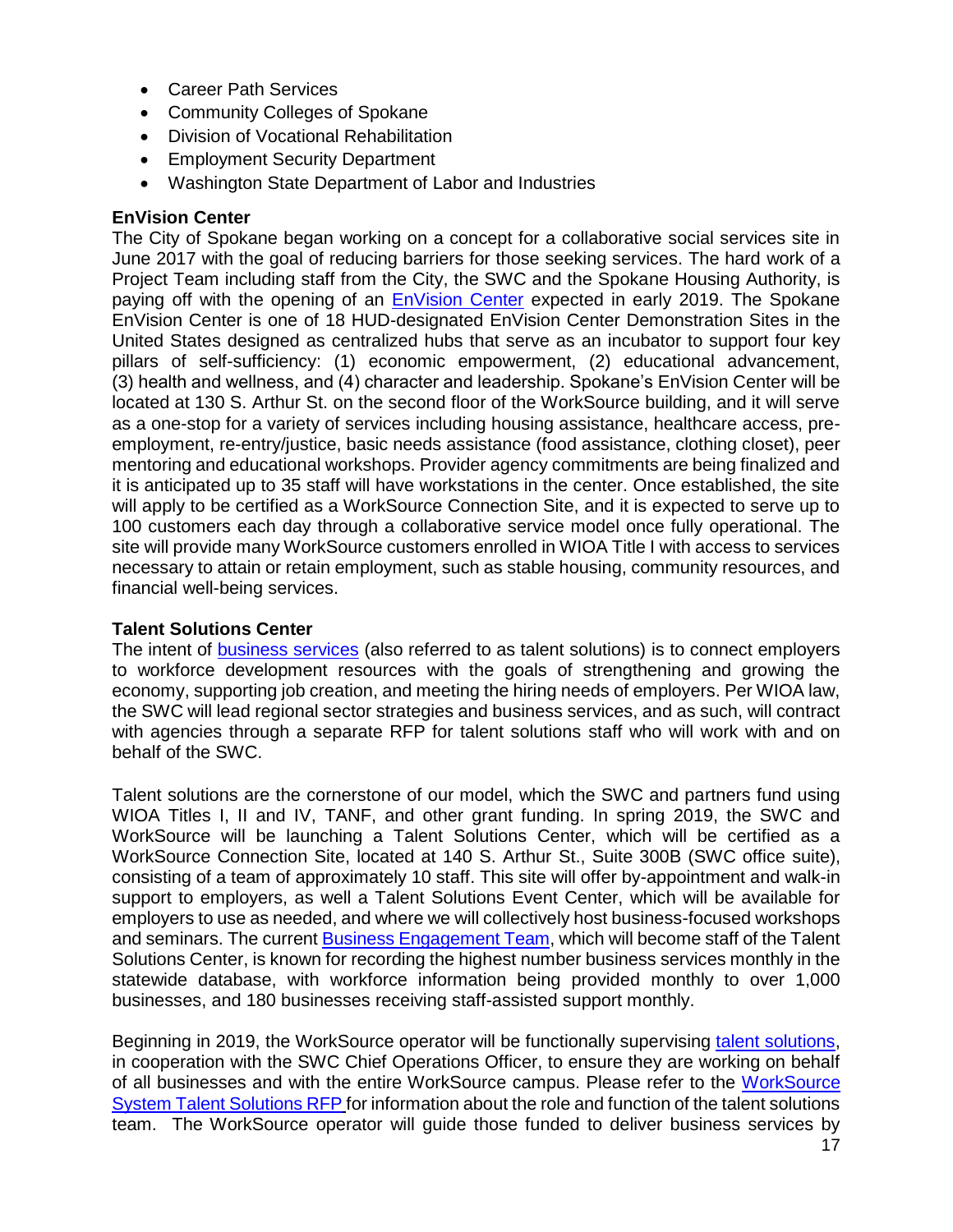functionally supervising the team and team manager, and will work on behalf of the SWC to implement changes and provide and/or coordinate staff training, establish goals, and continue developing that team as the go-to business resource in Spokane County.

There are many talent acquisition and workforce development services available to local businesses through Spokane's Workforce Development System, both through the SWC and the business services team. Examples include (for a full list, please see the [WorkSource](http://www.wdcspokane.com/rfps)  [System Talent Solutions RFP\)](http://www.wdcspokane.com/rfps):

- Access to labor market information and reports
- Connection to customized training and incumbent worker training
- Outplacement assistance
- Assistance crafting effective job postings
- Free listing on statewide job seeker website [www.worksourcewa.com](https://worksourcewa.com/)
- Low- or no-cost workshops and trainings, e.g., behavioral-based interviewing and succession planning
- Layoff [response](http://wdcspokane.com/layoff-response) services
- Candidate screening
- Large-scale community-wide job fairs
- Featured employer sessions and company-specific hiring events
- Industry-specific and targeted job fairs
- Assistance recruiting individuals into in-demand sectors by guiding them through appropriate education and training programs
- On-the-Job Training (OJT) funding to offset the cost of training new hires
- Access to other tax credits, helping to offset the cost of new hires

## **Other Affiliated Sites**

In addition to the sites on the WorkSource Campus – WorkSource Spokane, Next Generation Zone, Talent Solutions Center, and EnVision Center - the WorkSource System is also comprised of [other affiliated sites,](https://worksourcespokane.com/partners) including 18 off-campus connection sites and one satellite office.

Our connection sites provide general information about WorkSource Spokane and employment related services to job seekers. These off-campus connection sites include:

- Goodwill Industries of the Inland Northwest
- Spokane Community College
- Spokane Falls Community College
- YWCA Spokane
- Spokane Public Library District (3 locations)
- Spokane County Library District (11 locations)

Our satellite office on Fairchild Air Force Base is housed within the Airman and Family Readiness Center. Workforce professionals at this site prepare transitioning military service members and their spouses with key skills to gain employment in the Spokane area and provide career coaching services to the entire base community.

## **H. Integrated Service Delivery**

[Integrated service delivery](https://wdcspokane.com/core/files/wdcspokane/uploads/files/WS815%20Integrated%20Service%20Delivery%20Policy%20Final%20110918.pdf) (ISD) is the model utilized on the WorkSource Campus to reduce duplicative and administrative activities that add little value in favor of a positive customer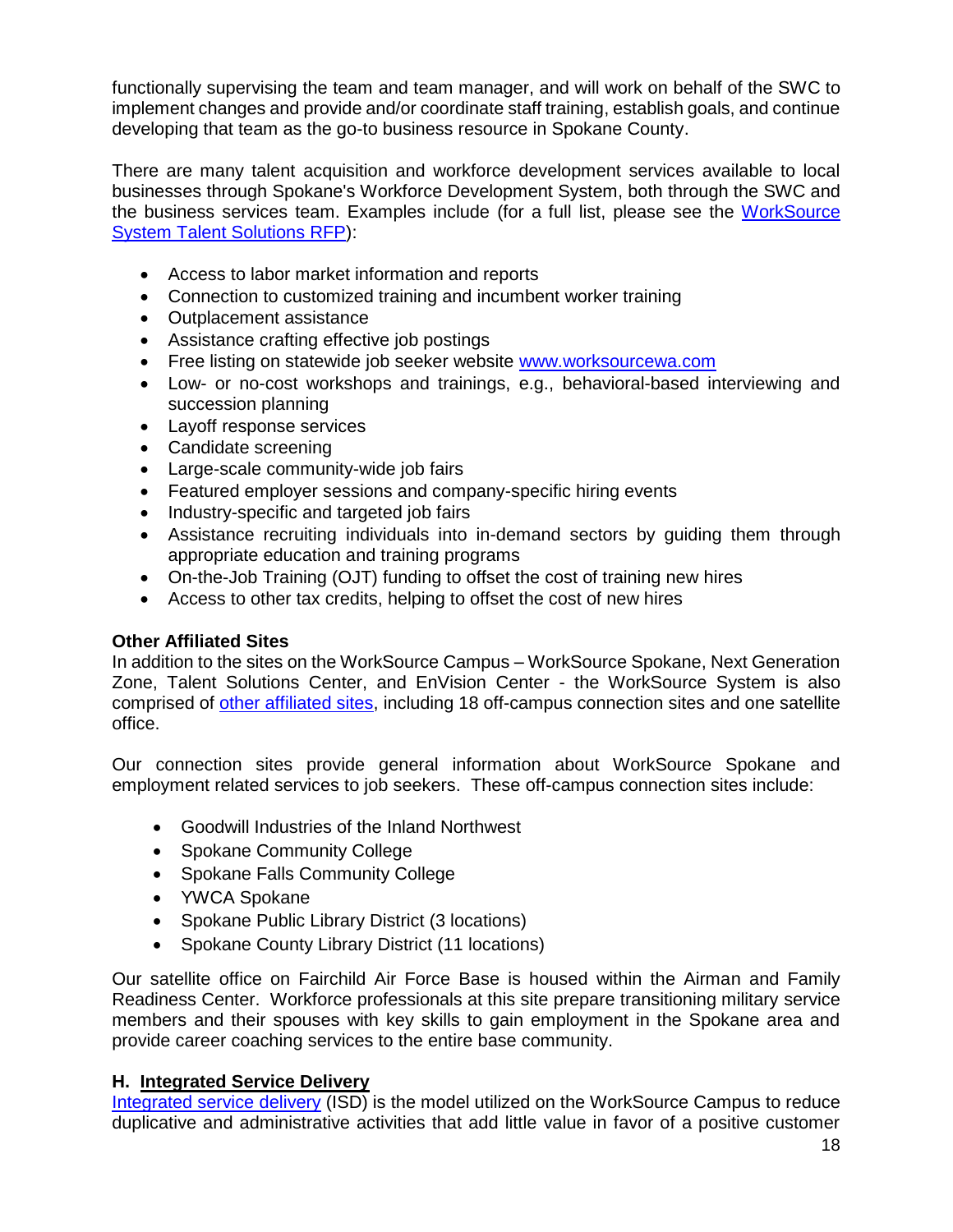experience. ISD allows staff to provide customers higher value services including screening, assessment, skill development, and skill certification related to regional economic and business needs. Staff working in an integrated environment will be organized into functional teams to meet the needs of customers, rather than to administer specific programs. The goal is for more people to get jobs, keep jobs, and earn better wages; and for businesses to find the talent they need to succeed and grow.

The components of integrated service delivery include:

- Co-enrollment and co-funding of job seekers using various funding streams, including private resources, to provide appropriate services regardless of categorical eligibility.
- Organizing staff and services around functions rather than programs or agencies.
- Using a common set of outcome measures for all customers.
- Providing a robust menu of services that improve outcomes.
- A greater focus on skill development and certification based on labor market requirements.
- Using customer input known as Customer Centered Design or Human Centered Design - to continuously improve services.

## **I. Performance Metrics**

The following charts demonstrate anticipated program targets for WIOA Title I Youth, but it is important to note that these can change due to federal guidance and state negotiations.

## **PERFORMANCE METRICS - YOUTH**

**Education & Employment Rate 2nd Quarter** – The percentage of participants in education or training activities, or unsubsidized employment, during the second quarter after common exit.

PY19 Youth Target: 70.0%

**Education & Employment Rate 4th Quarter** – The percentage of participants in education or training activities, or unsubsidized employment, during the fourth quarter after common exit.

PY19 Youth Target: 66.1%

**Median Earnings 2nd Quarter** – The median earnings of participants in unsubsidized employment during the second quarter after common exit.

No target at this time.

**Credential Attainment –** The percentage of participants who are enrolled in an education or training program (excluding those in on-the-job training (OJT) and customized training) and who during participation or within one year after common exit:

- 1. Attain a recognized postsecondary credential or its recognized equivalent; or
- 2. Attain a secondary school diploma or its recognized equivalent and are employed or enrolled in an education or training program leading to a recognized postsecondary credential.

PY19 Youth Target: 52.7%

**Measurable Skill Gains** – The percentage of program participants who, during a program year, are in an education or training program that leads to a recognized postsecondary credential or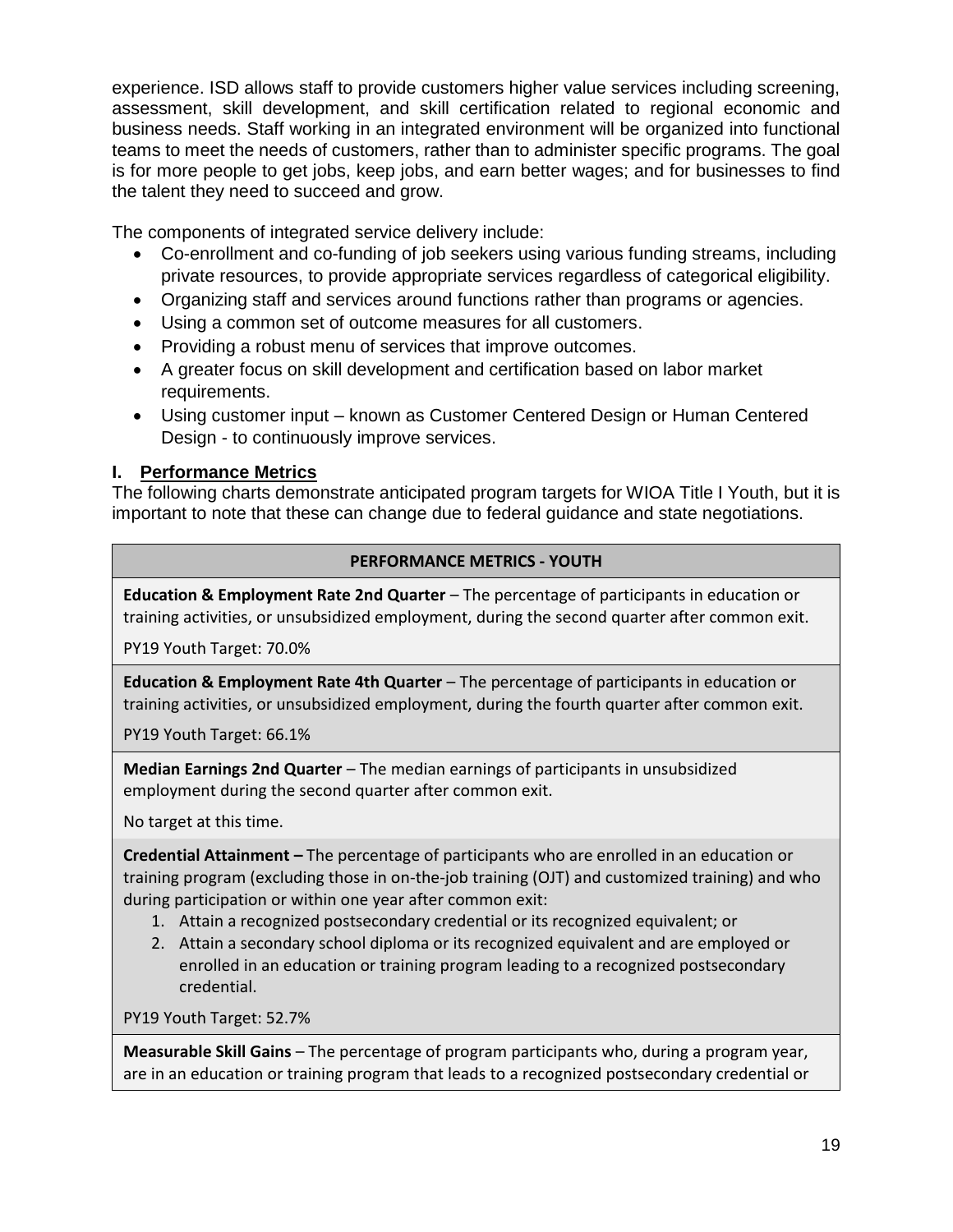employment and who are achieving measurable skill gains, defined as documented academic, technical, occupational, or other forms of progress, towards such a credential or employment.

No target at this time.

#### **PERFORMANCE METRICS – EFFECTIVENESS IN SERVING EMPLOYERS**

Performance metrics for effectiveness in serving employers have not yet been identified by Washington State. Two proposed measures from the Department of Labor are being piloted by Washington State, which will be used to evaluate and identify a standard indicator for serving employers beginning in PY19. The two proposed measures being piloted are:

**Repeat Business Customers** – The percentage of employers who, during a program year, are using WIOA core program services more than once. No target at this time.

**Employer Penetration Rate –** The percentage of employers who, during a program year, receive a WIOA core program service compared to the total employers operating in the Workforce Development Area (Spokane County). No target at this time.

## *SECTION VIII: SUBMISSION INFORMATION AND REQUIREMENTS*

### **General Submission Information**

To be considered for funding, entities must submit a proposal along with other supporting documentation in accordance with the instructions in this RFP. When evaluating a proposal, the SWC will consider how well the respondent has complied with these instructions and provided the required information. The SWC reserves the right to request clarifications from any bidder regarding information in their proposal.

Bidders can contact the SWC by email at [admin@wdcspokane.com](mailto:admin@wdcspokane.com) during the technical assistance (Q&A) period to request clarification that may be needed to comply with these instructions. Questions are considered public information and will be posted in their entirety on the SWC website with answers within two (2) working days of submission. Questions will be accepted by email only.

Responses to this RFP should be economically prepared, with emphasis on completeness and clarity of content. The proposal, as well as any reference materials presented, must be typed in English in at least 11-point font and must be on standard 8 ½" by 11" paper with no less than one-inch margins. Foldouts containing charts, spreadsheets, and oversize exhibits are permissible.

## **Proposal Checklist**

All proposals must contain the following documents:

- □ Executive summary (one page)
- **Proposal narrative (can be up to 15 pages)**
- **D** Budget
- [Information Form & Risk Assessment](http://www.wdcspokane.com/rfps)

## **RFP Questions**

Bidders must provide responses in narrative format to each item/question listed below. Responses must be associated with the specific questions provided. **Proposals must**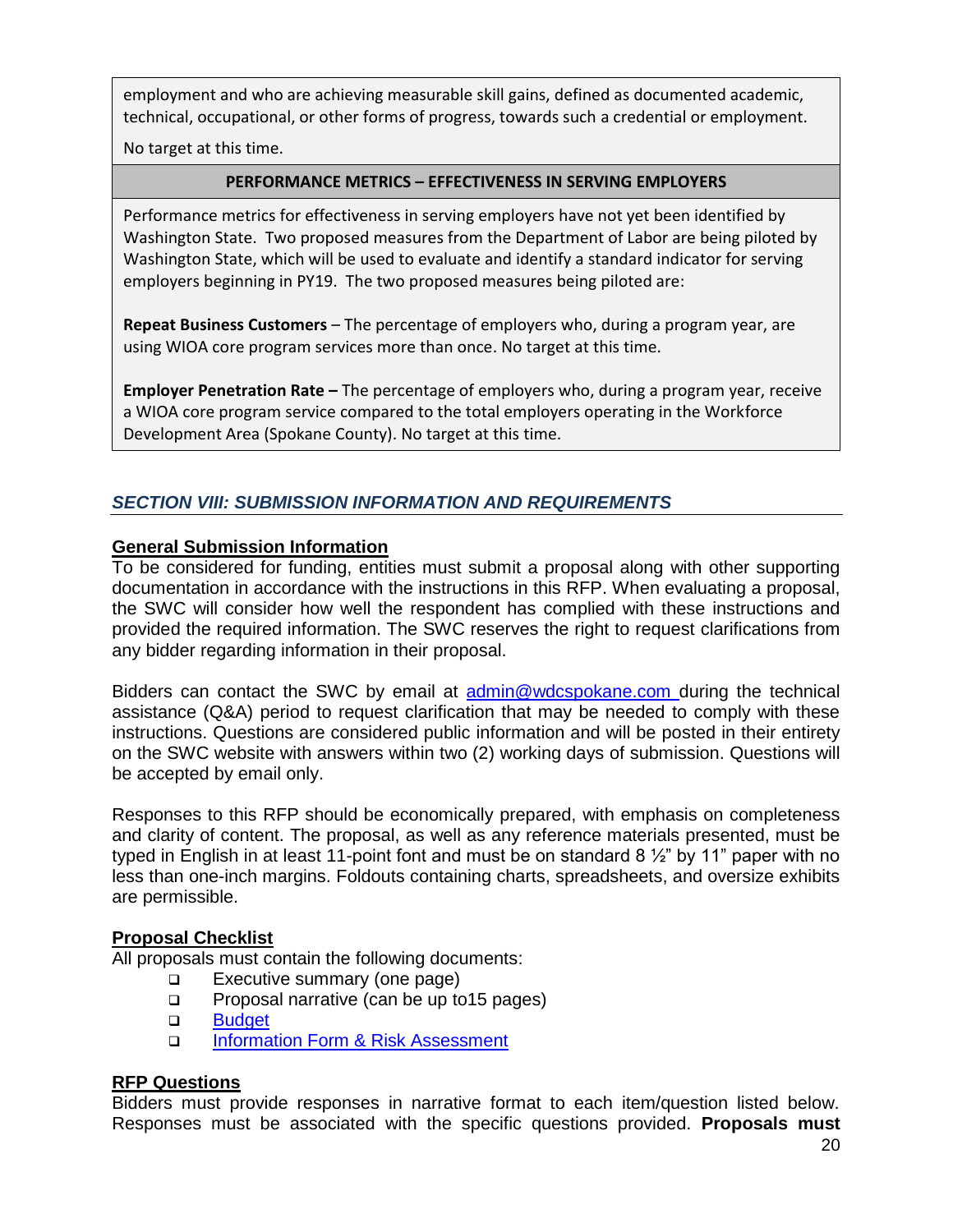**include the exact questions as written below.** There are 200 points possible. Proposals will be evaluated on four criteria, each carrying a unique weighting.

## **A. Consortium Experience and Philosophy (60 points)**

Summarize what you want the review committee to know about your consortium and its agencies, including strengths and weaknesses, and experience in the following areas: managing youth employment and education programs, performance outcomes, fiscal management and controls, operating federally-funded programs, operating in an environment with functional supervision (staff reporting to other agencies' management in addition to their own agency's management), providing services to disadvantaged populations, and being extremely innovative in an environment with a multitude of regulations. Other potential areas that can be addressed in this section may include but are not limited to your experience with the following:

- Operating inclusive workforce development programs
- Fostering collaboration and partnerships
- Information sharing across a variety of partners and programs
- Leveraging and blending existing agency youth-serving programs in to the operations at Next Generation Zone
- Working on diverse/divergent issue agendas to reach outcomes

## **B. Service Delivery Design (100 points)**

Describe the consortium's proposed design, including each agency's role, as it relates to all aspects of required services described in this RFP, and include responses to the following:

- a. How will your consortium ensure and adopt a model where consortium management is functionally coordinated by, and in respects to certain aspects of the work, functionally supervised by the Next Generation Zone Operator/Director?
- b. Describe your proposed plan for implementing/integrating the 14 WIOA Youth Program Elements into the service delivery structure.
- c. Describe your proposed plan for implementing/operating within each of the 16 additional service delivery/program design elements as described in this RFP.
- d. How will client service funds be managed, e.g. by a single agency, by multiple agencies, etc.?
- e. How will program performance be managed? How will your consortium design a performance management structure with the majority of performance outcomes occurring six or more months after an individual has been exited from services? How will your consortium manage the implementation of new services to be offered or measured when information about final performance targets is available, e.g., skill gains and employer measures?
- f. How will additional grants funds be managed, if available, including how does your consortium propose to work with the Next Generation Zone Operator/Director to coordinate the implementation of new funding.
- g. Is there anything else you want the review committee to know about your proposed service delivery or design that has not yet been addressed in your proposal?

## **C. Assurances and Flexibility (20 points)**

- a. Provide an assurance that your consortium has the willingness and ability to operate in a functionally integrated environment.
- b. Provide an assurance that your consortium has the willingness and ability to support and work within the described Next Generation Zone Operator/Director model.